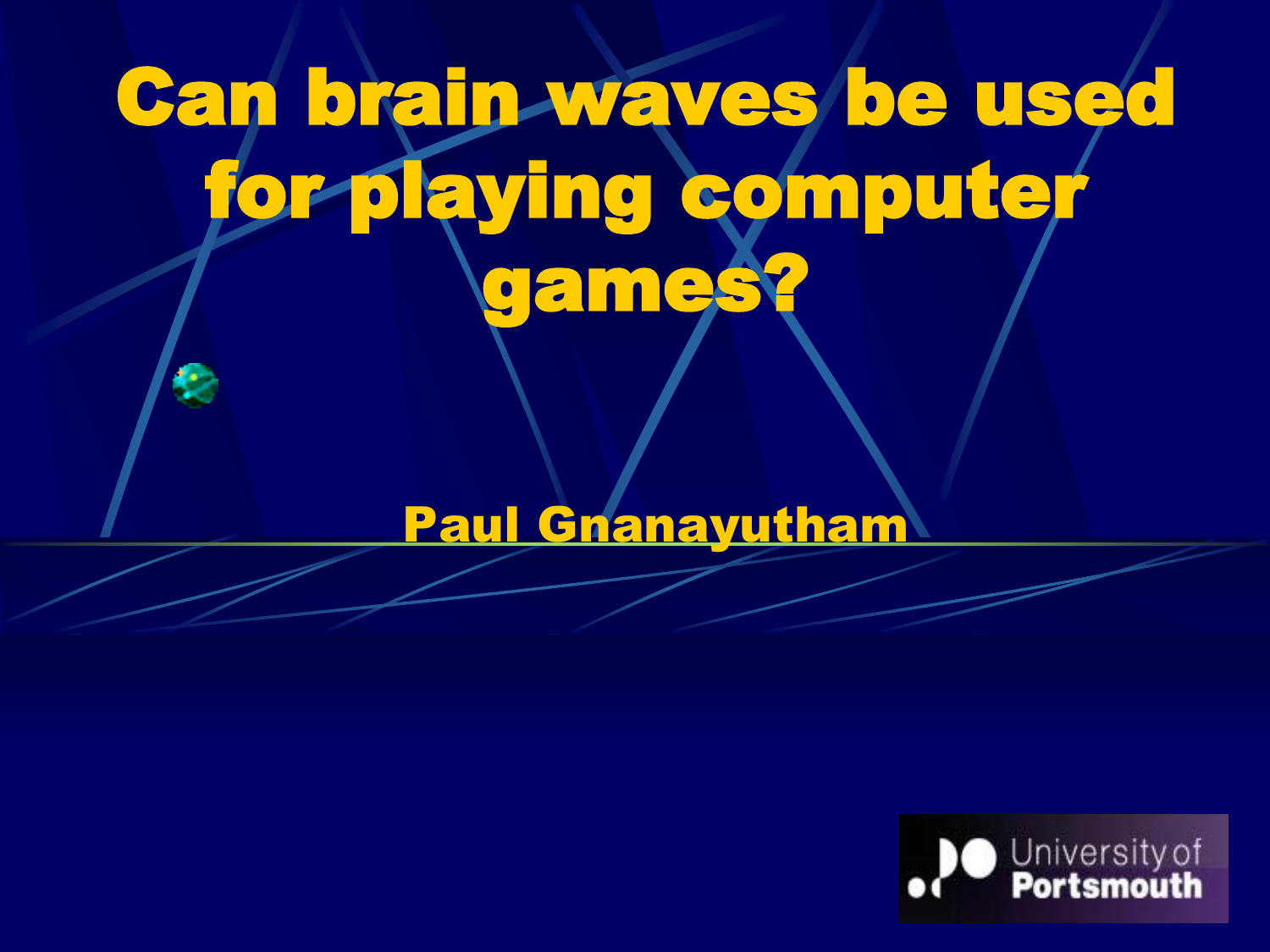## Structure of Brain

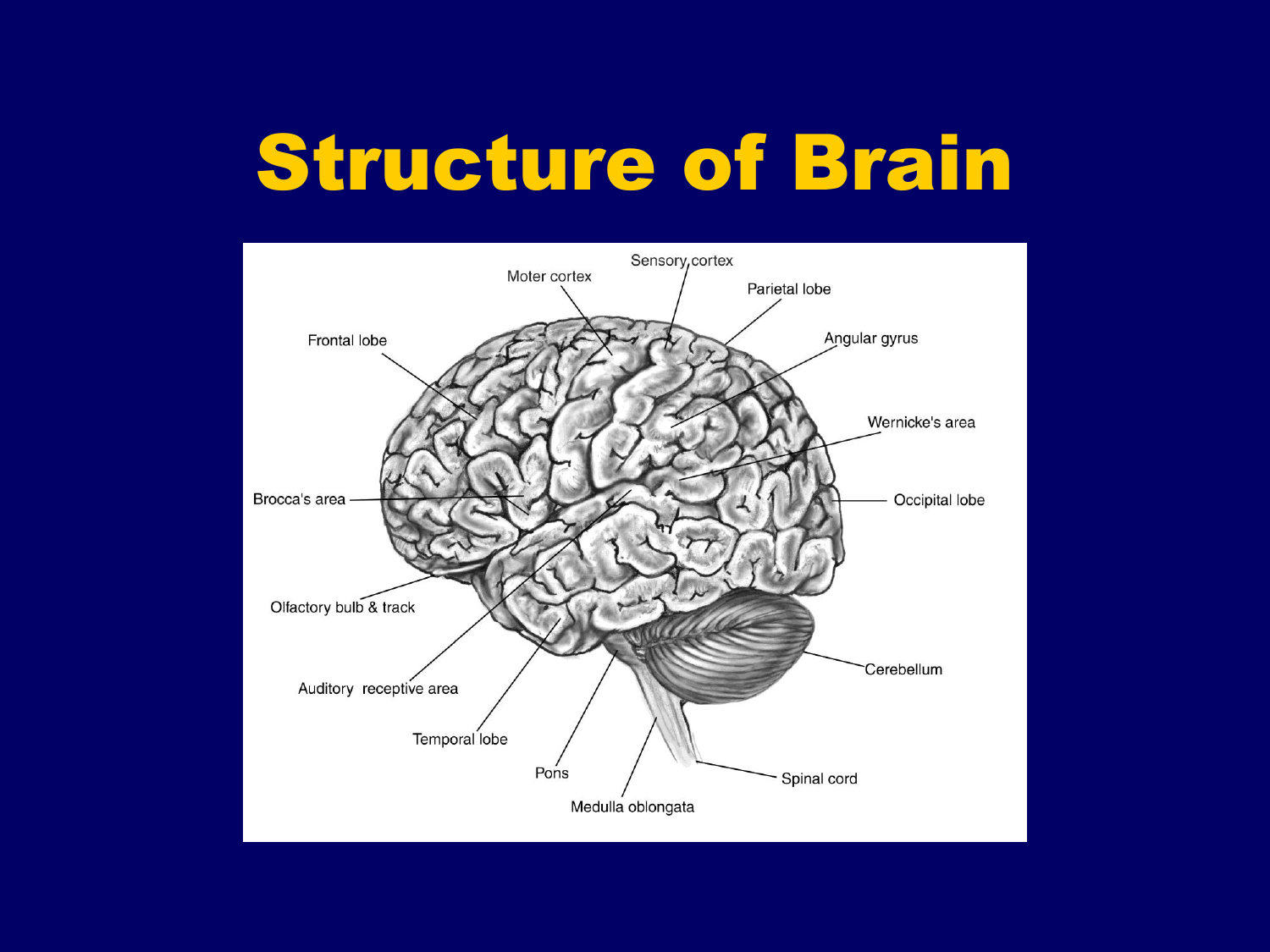

- 1. Cerebrum
- 2. Cerebellum
- 3. Brainstem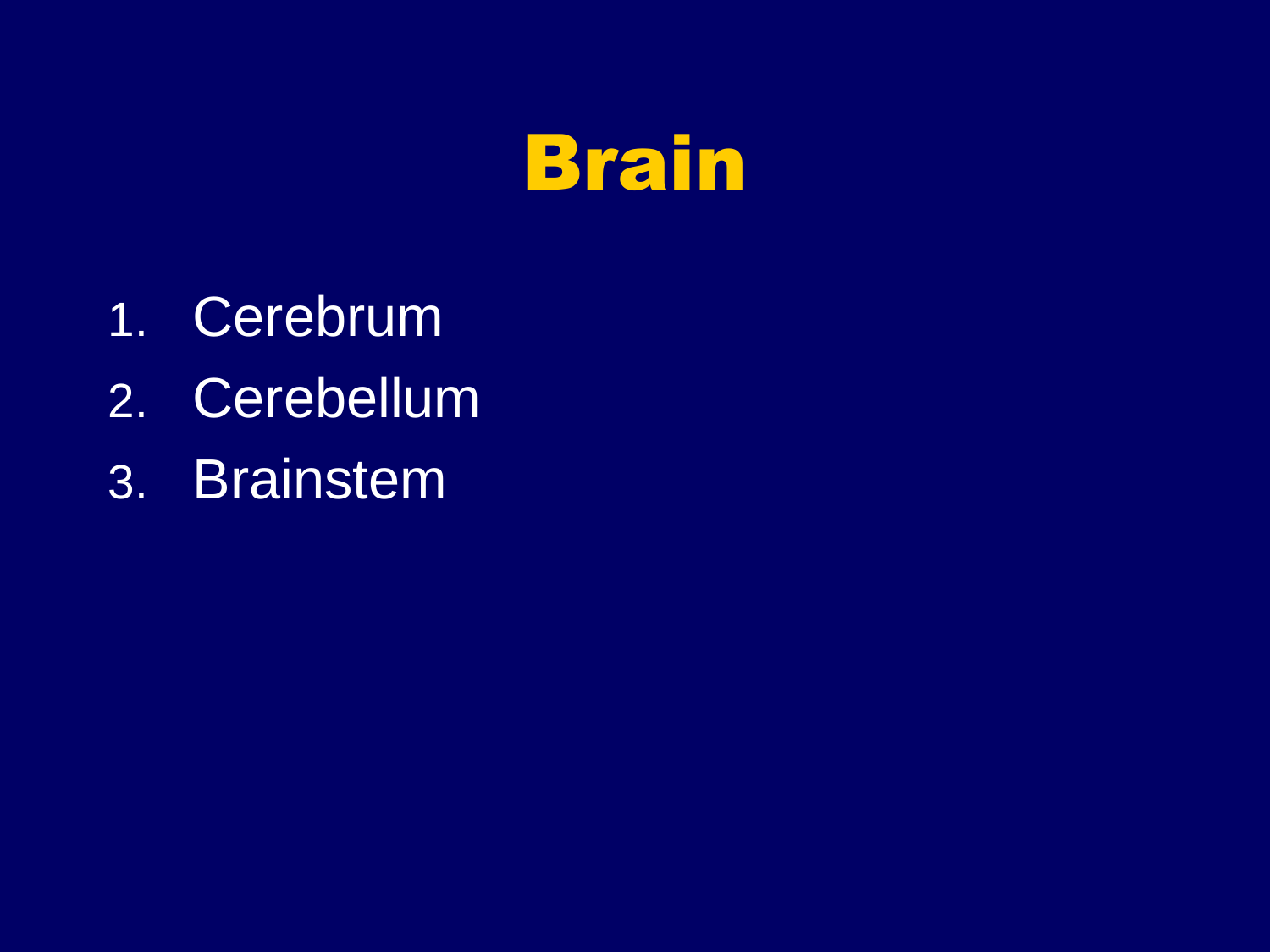## Cerebrum

- **The cerebrum is the** section where thoughts are created and memory is stored.
- Injury to the cerebrum can  $\bullet$ leave a person fully aware of their surroundings but unable to react to any events happening in the surroundings

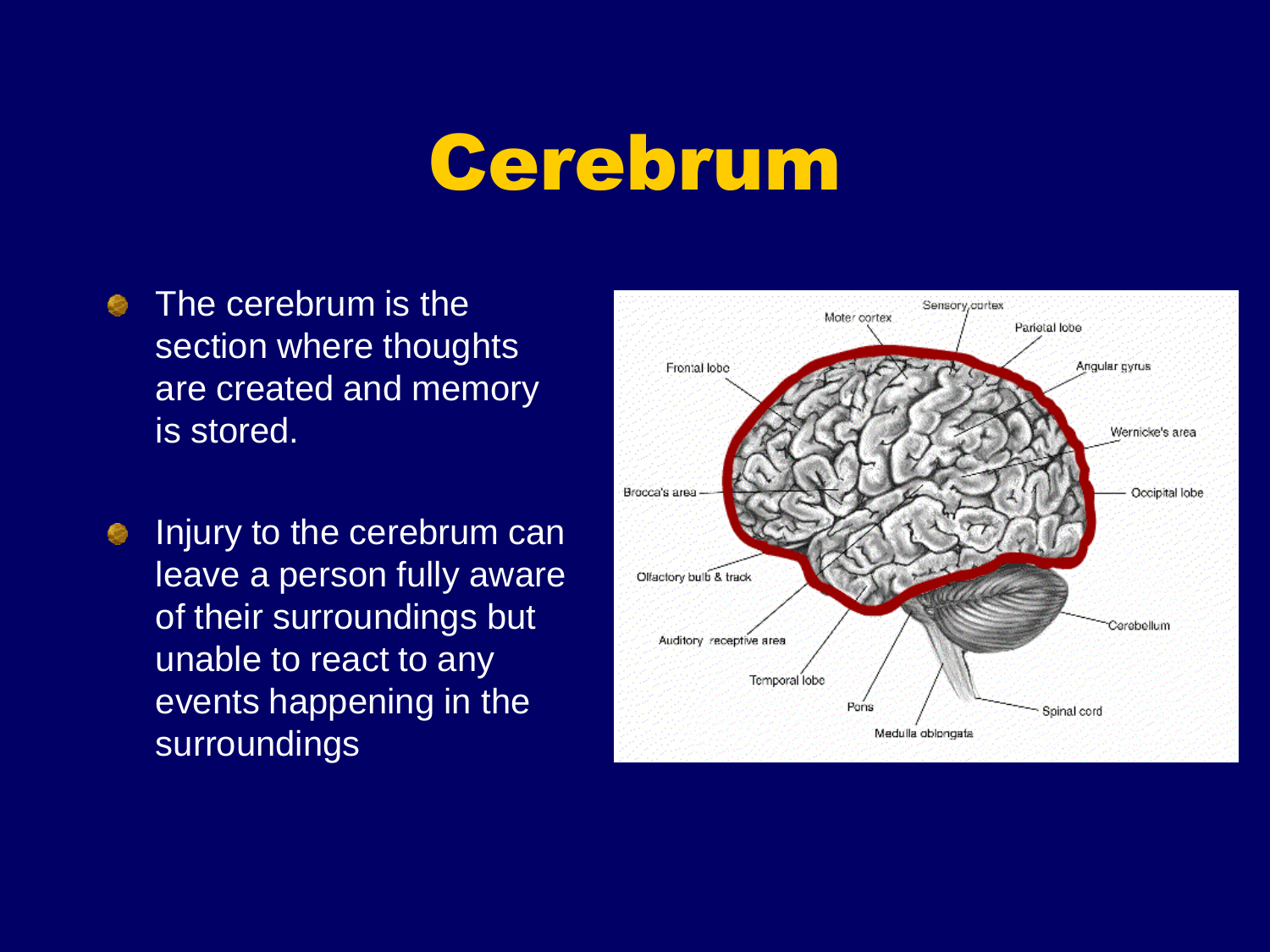## Lobes of Cerebrum

#### **The cerebrum also has five lobes:**

- **Frontal lobe:** motor cortex, which creates alpha brain waves
- **Occipital lobe:** visual cortex that effects the visual perception
- **Temporal lobe:** contains the cranial nerve and auditory cortex, damage can result in deafness
- **Parietal lobe:** primary somatosensory cortex. Damage to this area of the brain affects the ability to use bio-potentials to manipulate a Brain-Body Interface
- **Insular lobe:** affects emotion and damage to this region may affect a person's ability to relax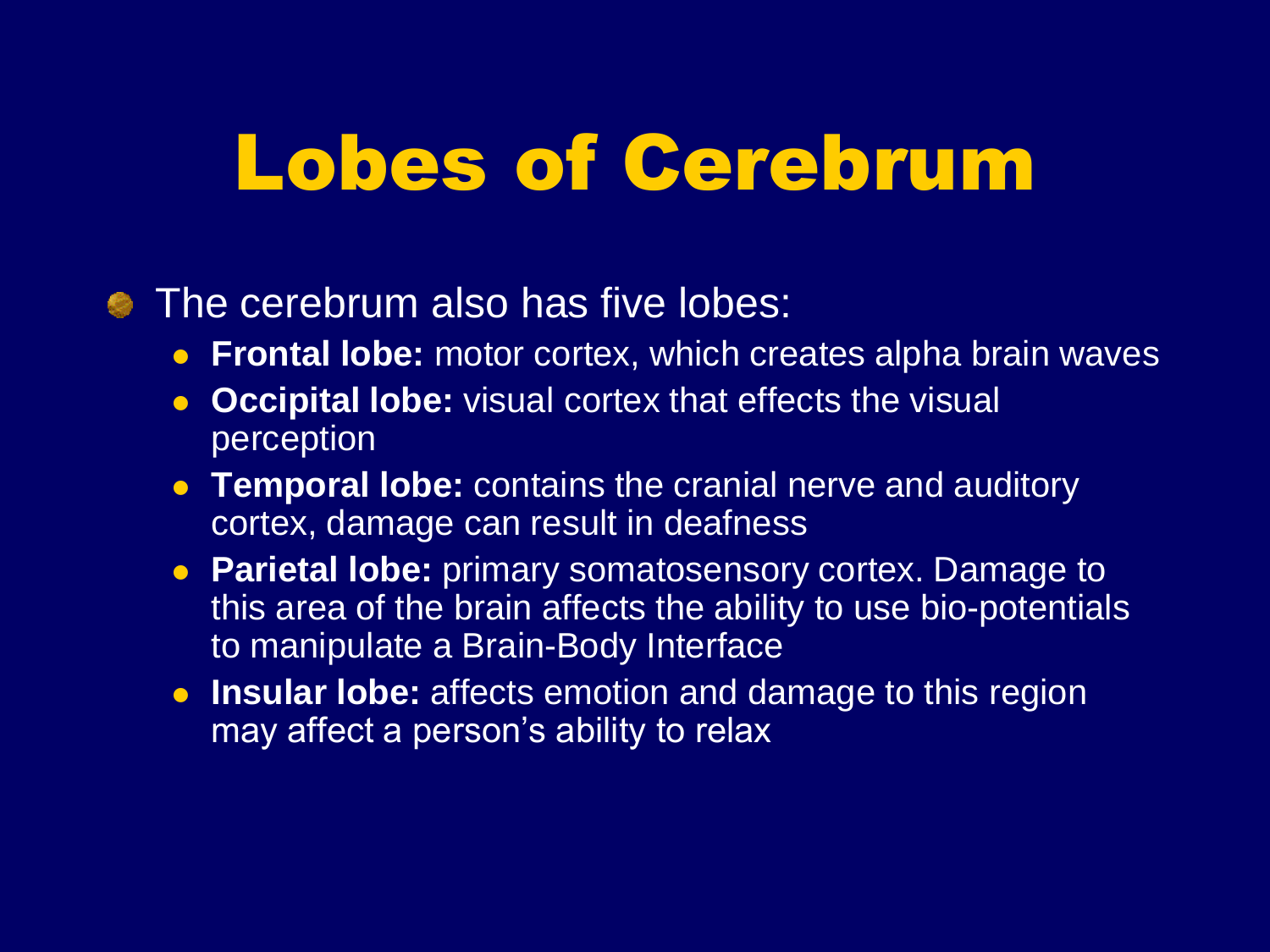## Cerebellum

- Controls facial muscle coordination
- **•** Damage to this area affects the ability to control eye movements and other facial muscle movements
- **Will affect signals needed by** Brain-Body Interfaces

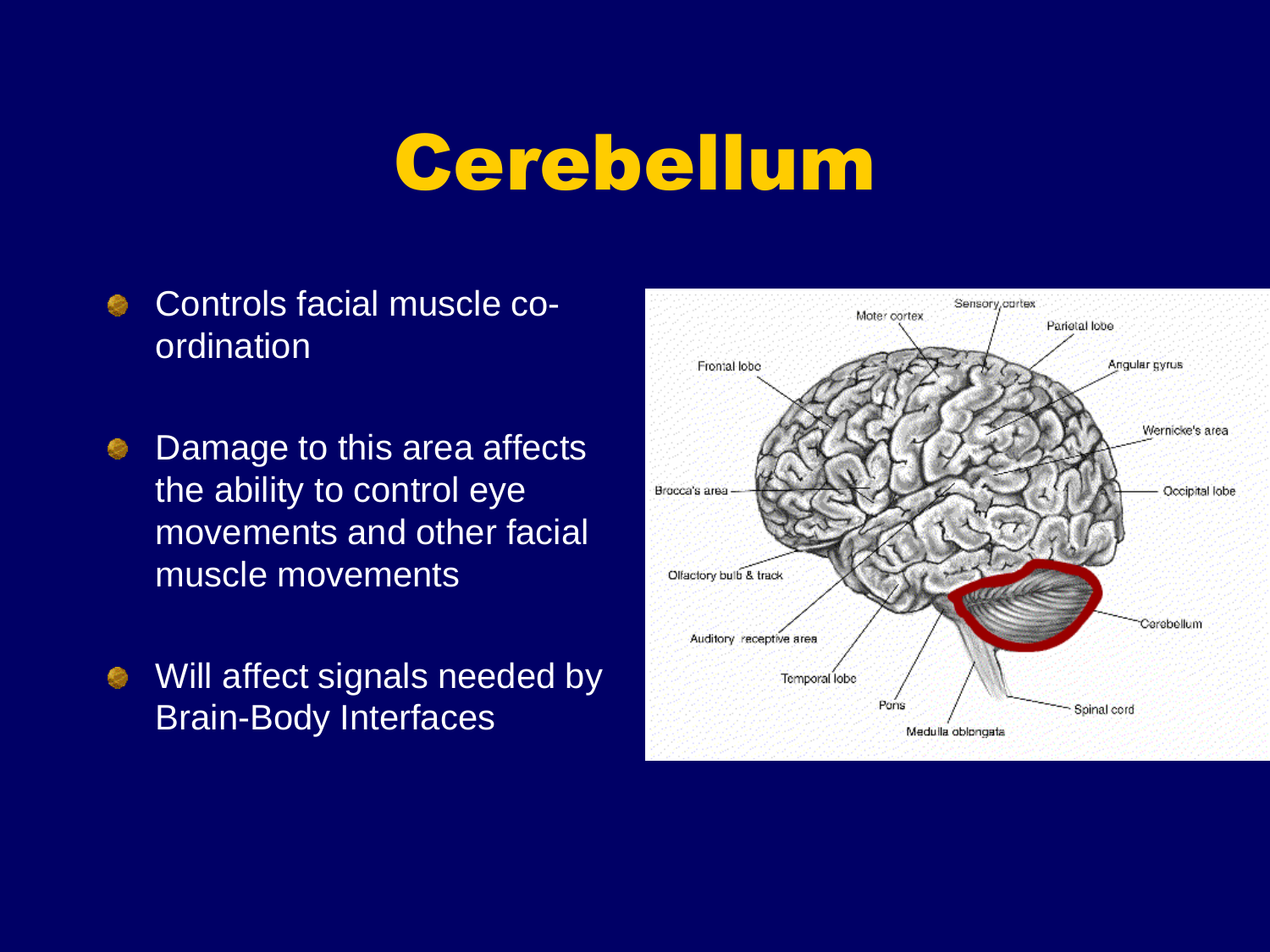## Brainstem

- **Controls basic functions** such as eating, respiration, heart rate
- **The cranial nerves that** carry the signals to control facial movements originate in the brainstem

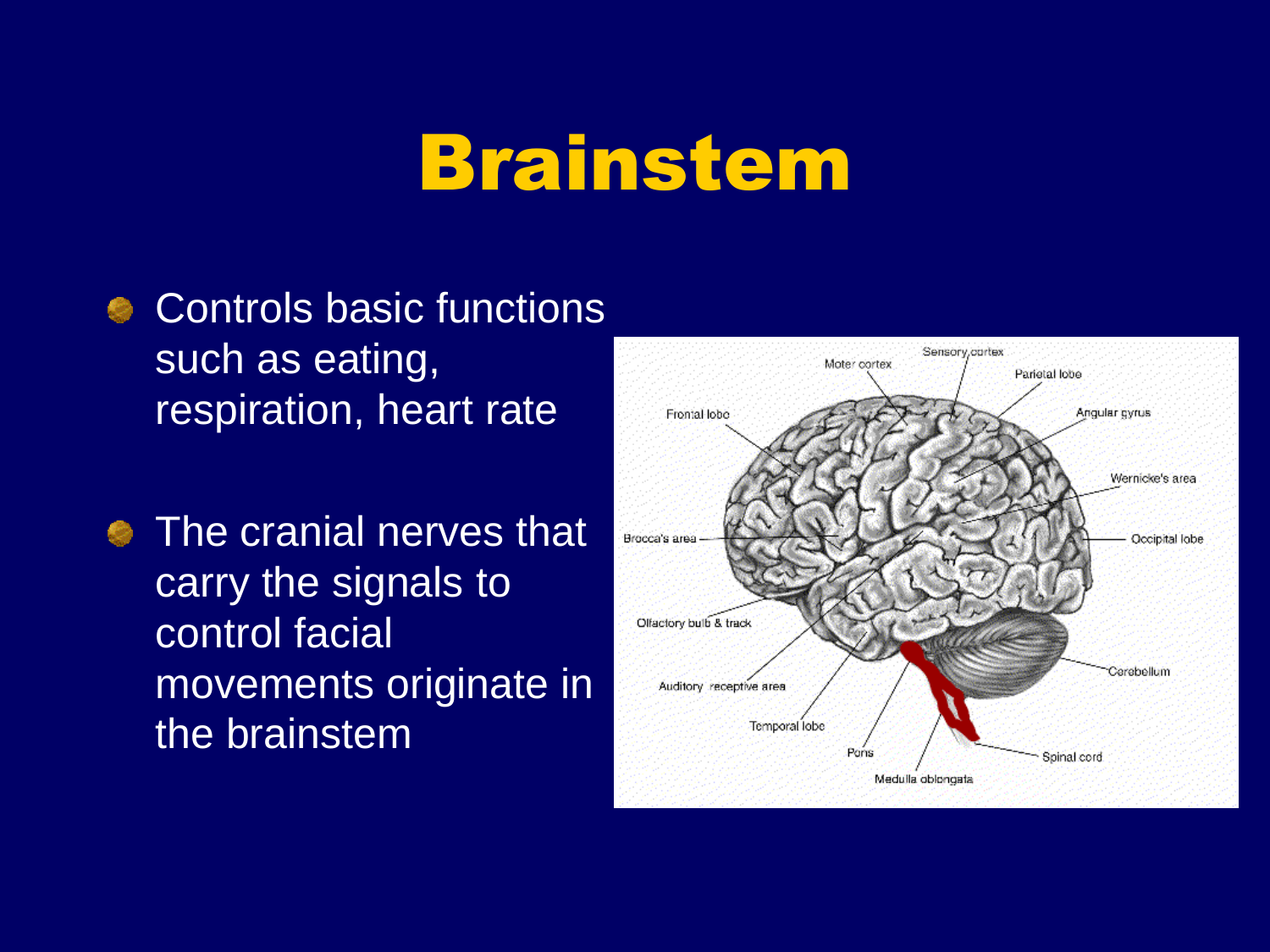#### Bio-Potentials

- Electroencephalalography ⊜ (EEG)
- Electromyography (EMG)  $\bullet$
- Electrooculargraphy (EOG) ⊜
- Slow Cortical Potentials ۵ (SCP)
- Steady-State Visual Evoked Potential (SSVEP)/ Steady State Visual Evoked Responses (SSVER)
- P300 €
- N400  $\bullet$
- Electrocochleography  $\bullet$ (ECoG)
- **EXECUTE:** Low Frequency Asynchronous Switch Design (LF-ASD)
- **Company** Local Field Potential (LFP)
- Neuroprosthetic  $\bullet$
- Motor Function $\bullet$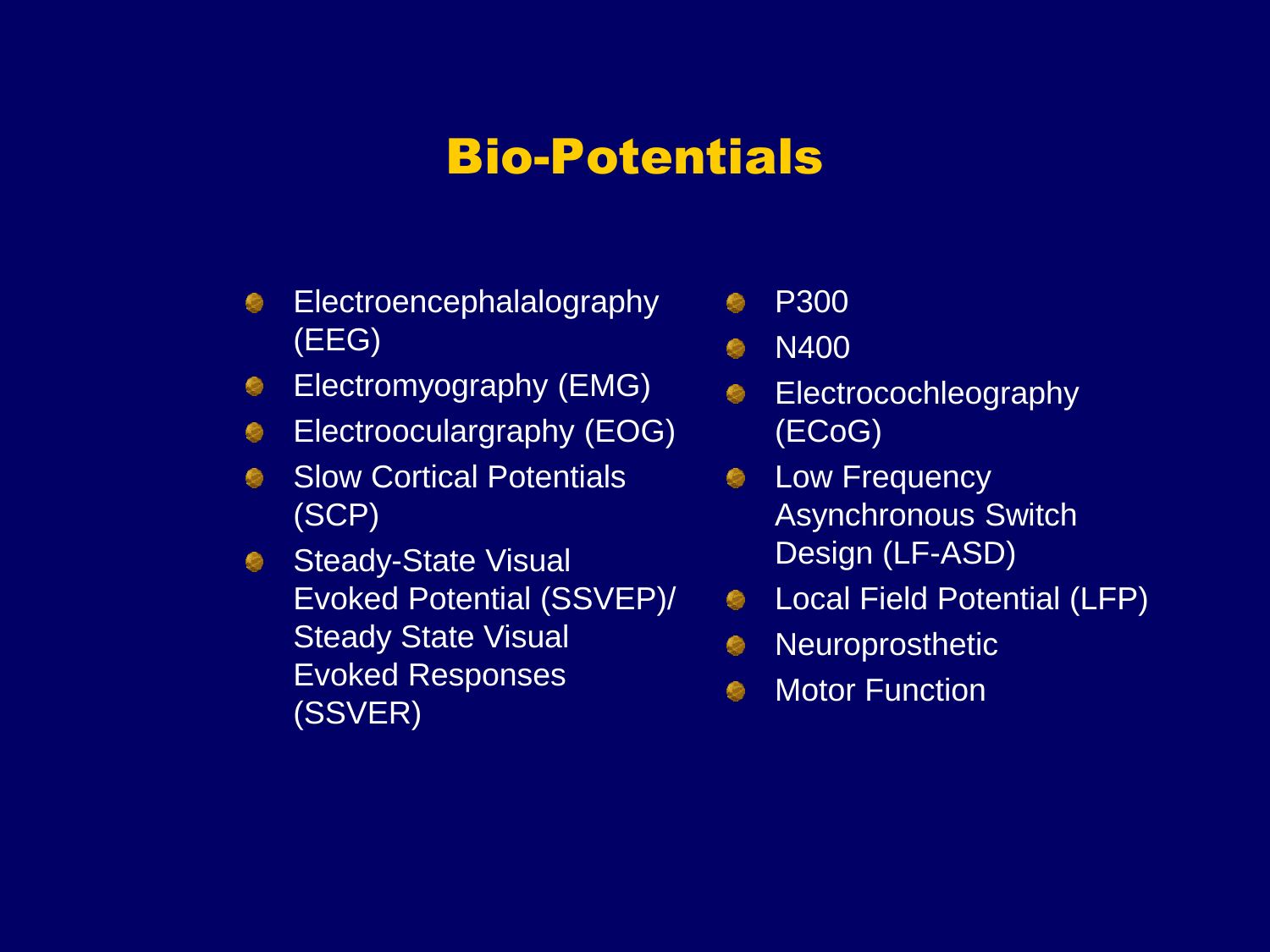### Electroencephalography (EEG)

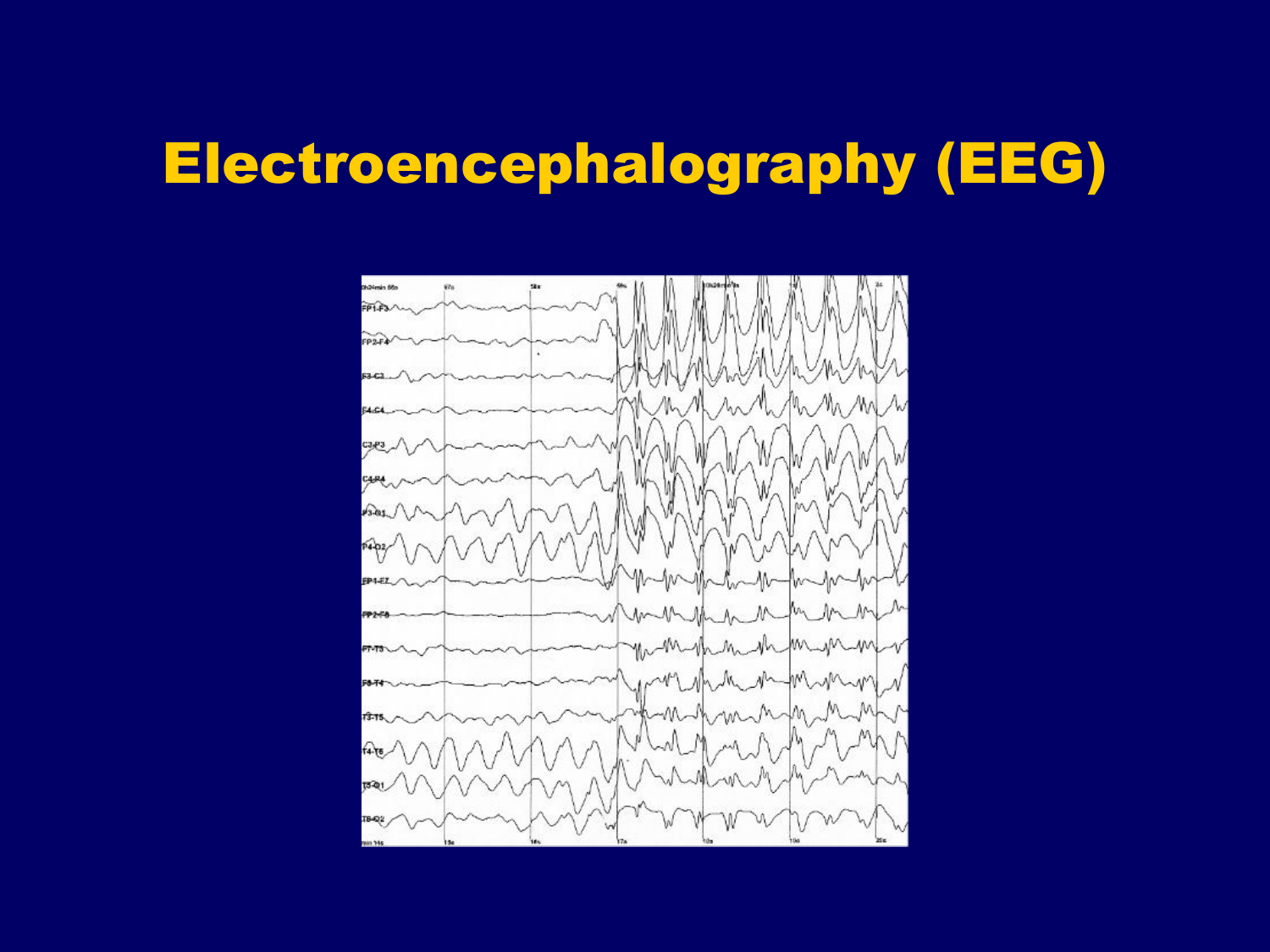### Electromyography (EMG)

![](_page_9_Figure_1.jpeg)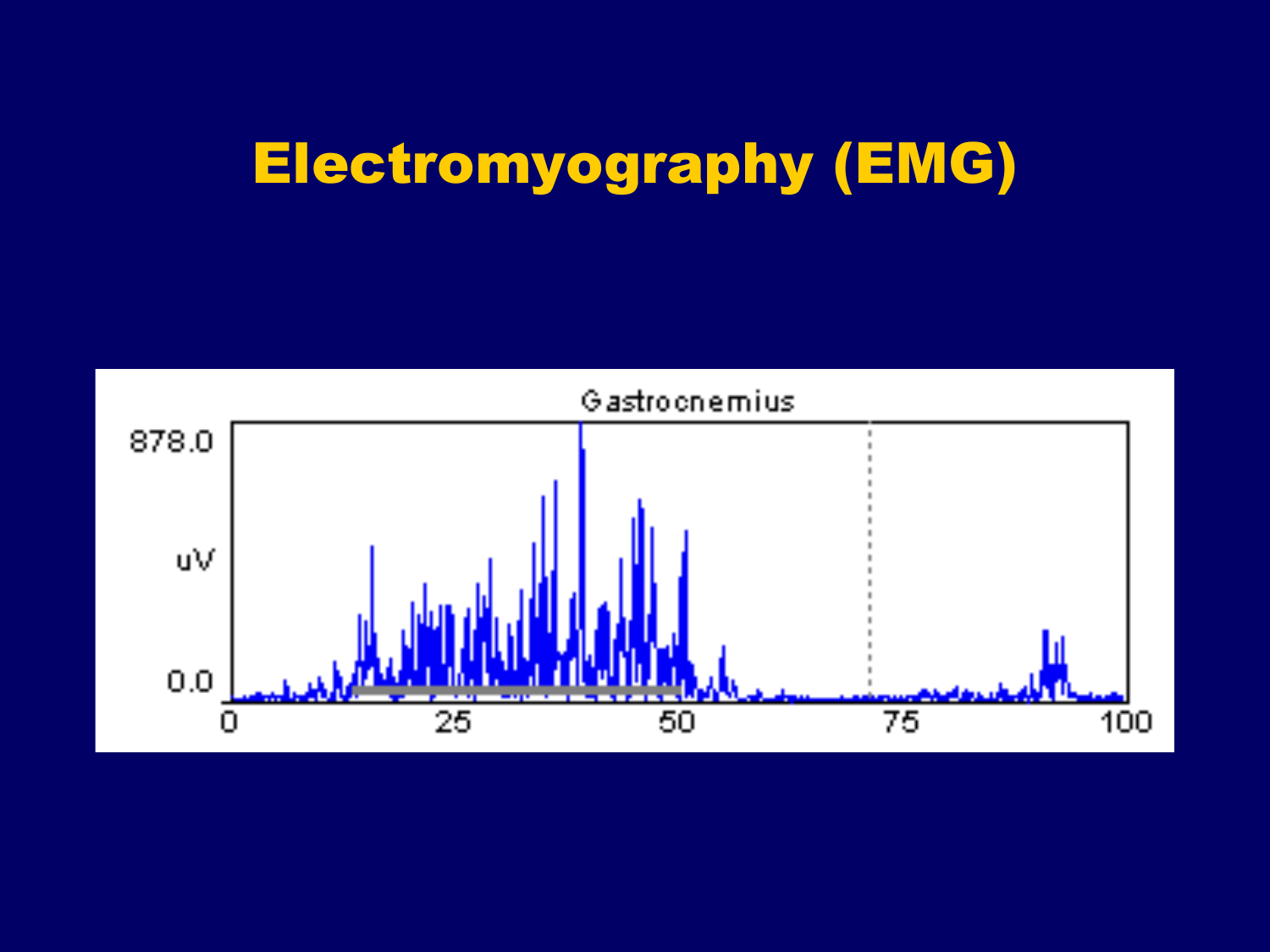### Electrooculargraphy (EOG)

![](_page_10_Figure_1.jpeg)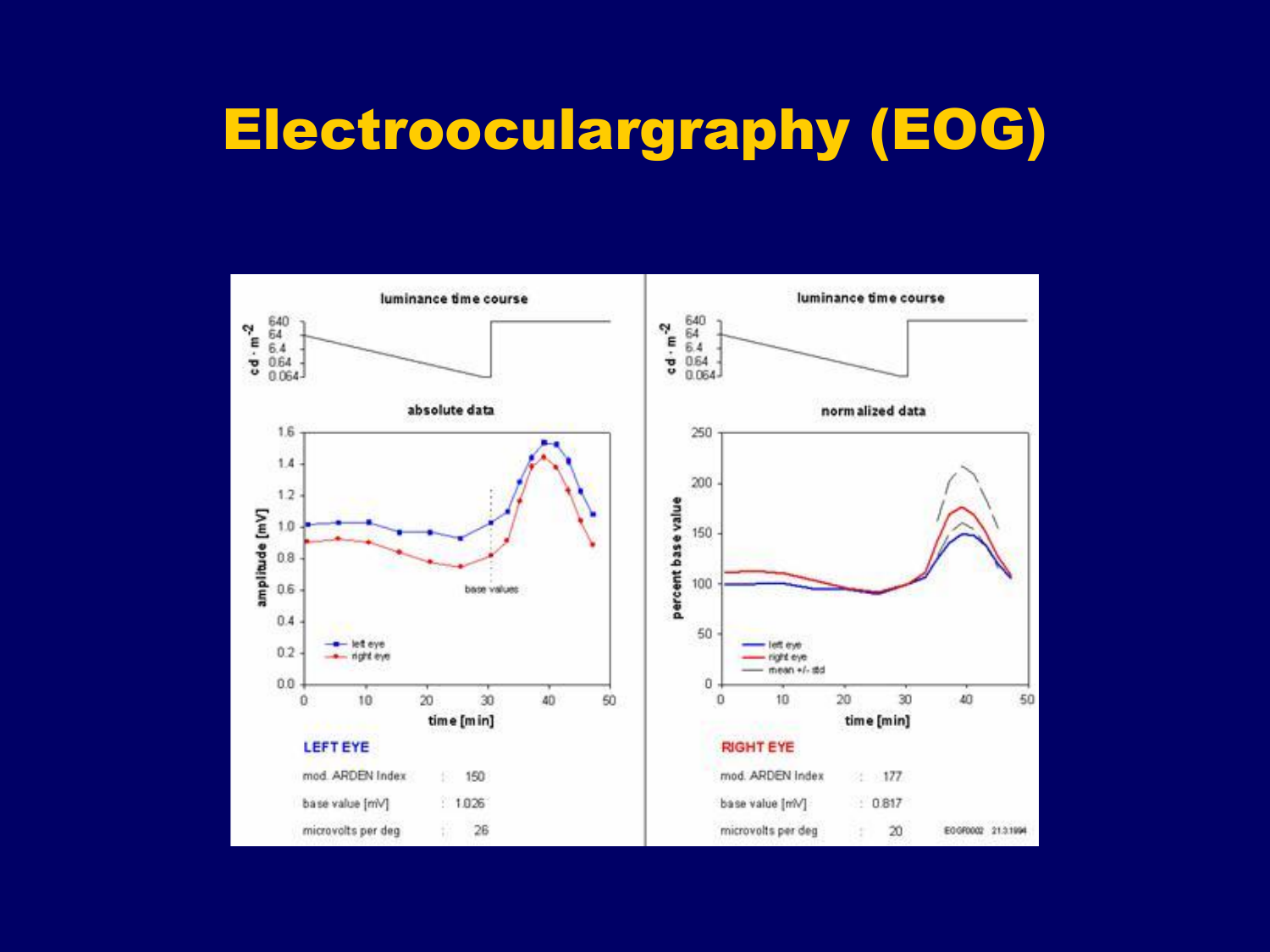# **P and N signals**

![](_page_11_Figure_1.jpeg)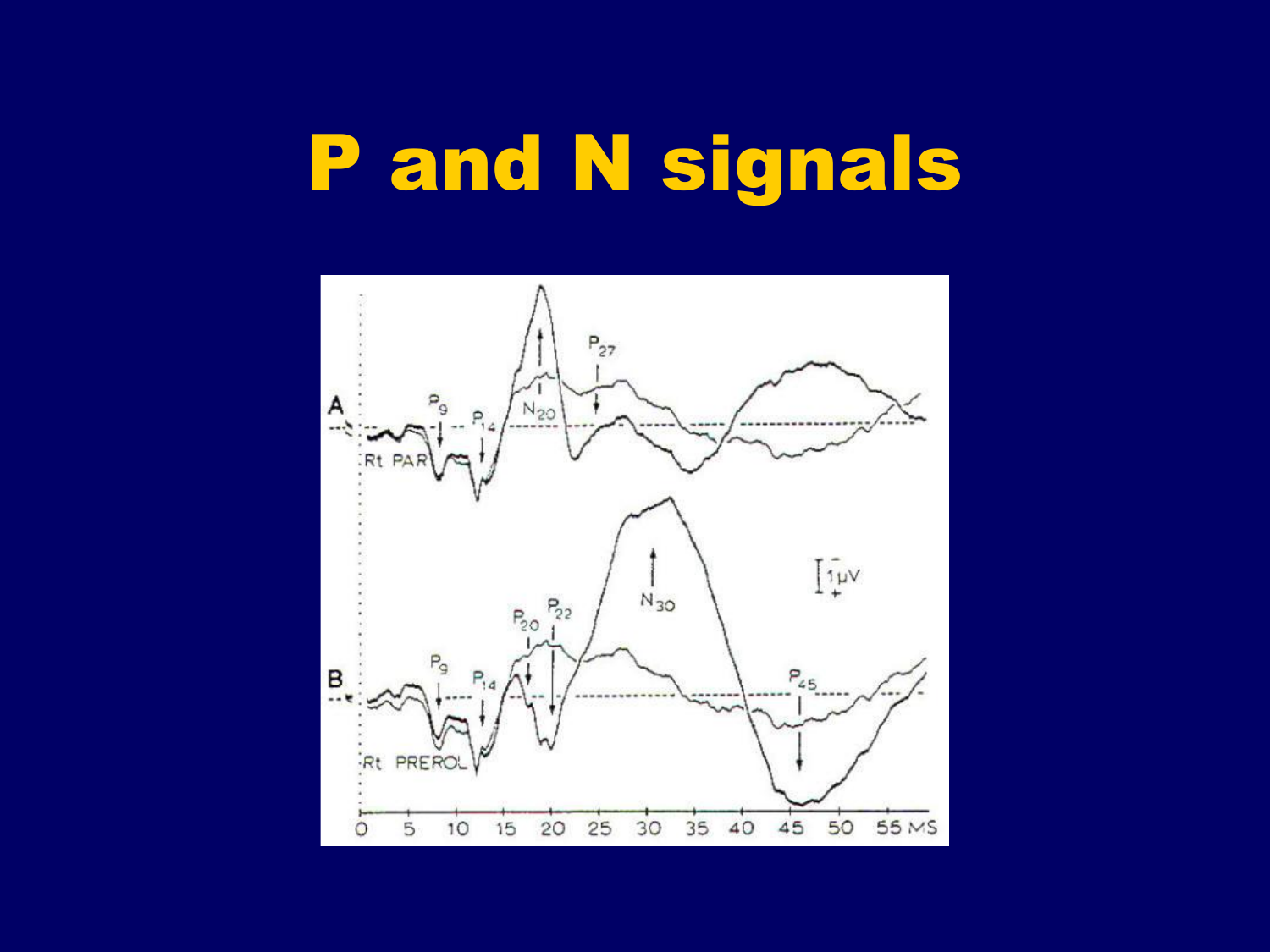Brain-Body Interfaces – Examples (these need some control movement above the neck, some users can use these devices)

- HeadMouse™
- Tonguepoint™
- **Eye-tracking**

 Many traumatic brain-injured are so impaired that they cannot use any devices in this category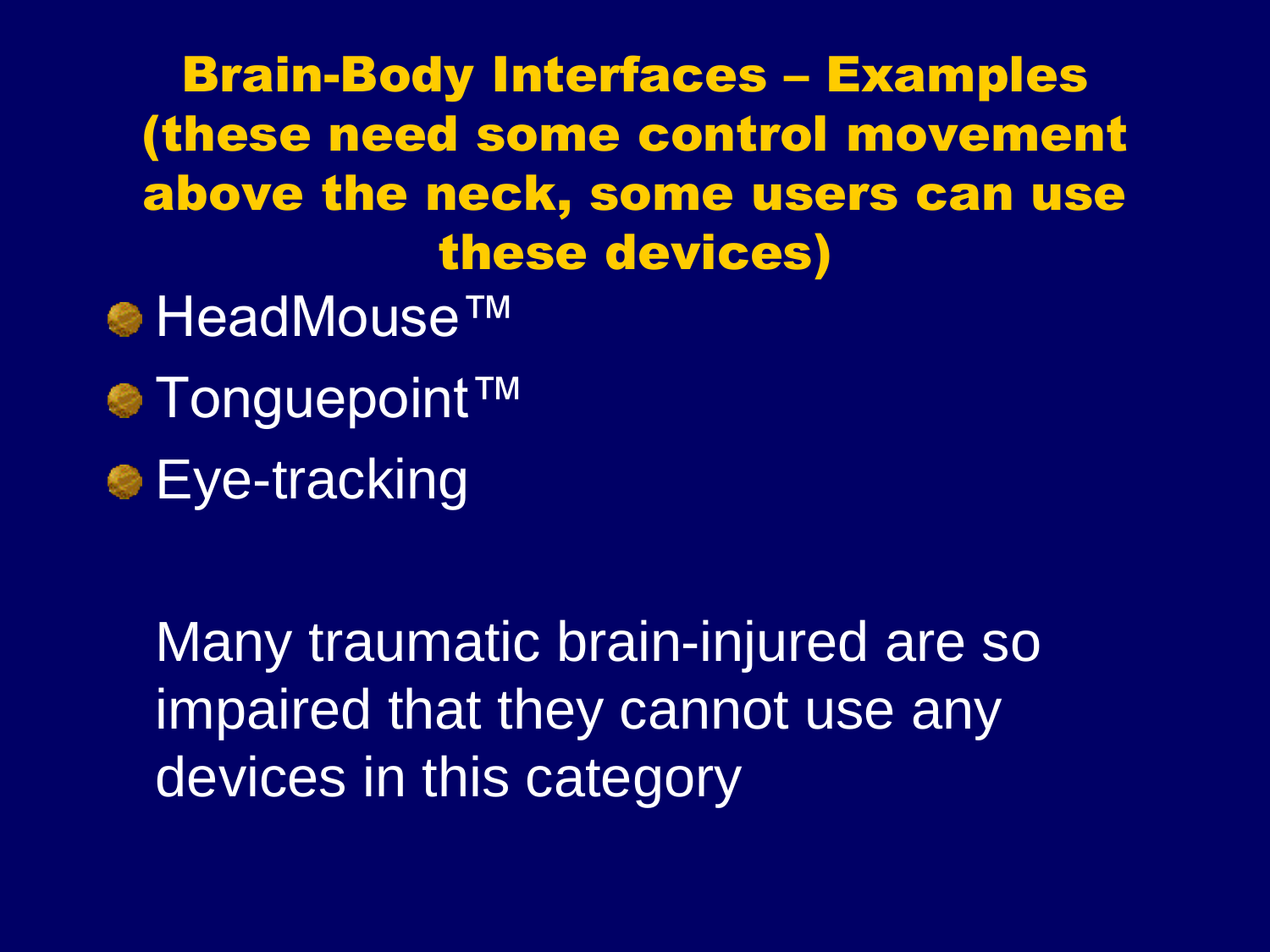#### Types of Brain-Body Interfaces for Traumatic Brain-Injured

Two types: *<u>Invasive</u>* **Non-invasive**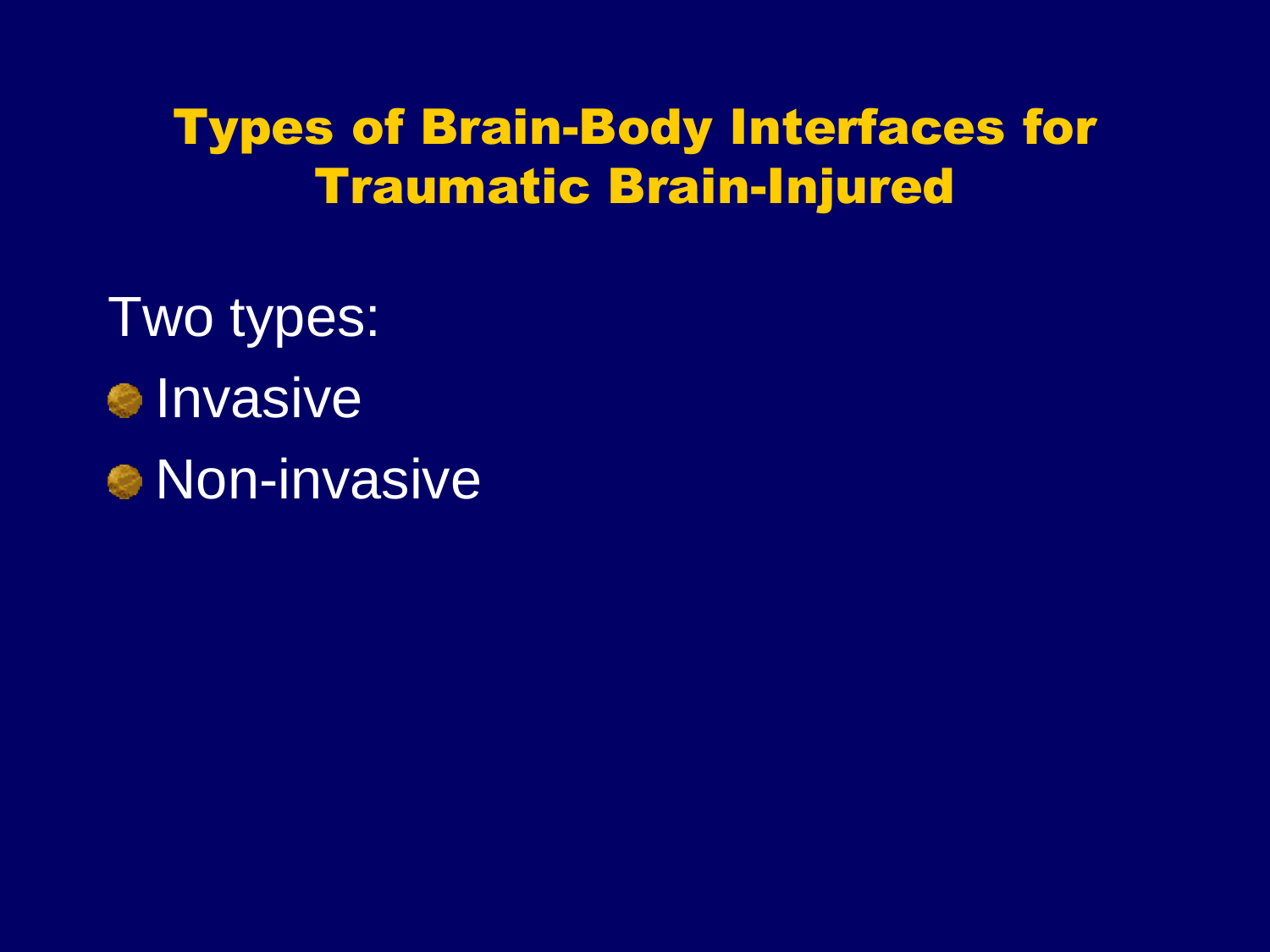## Invasive BBI

![](_page_14_Figure_1.jpeg)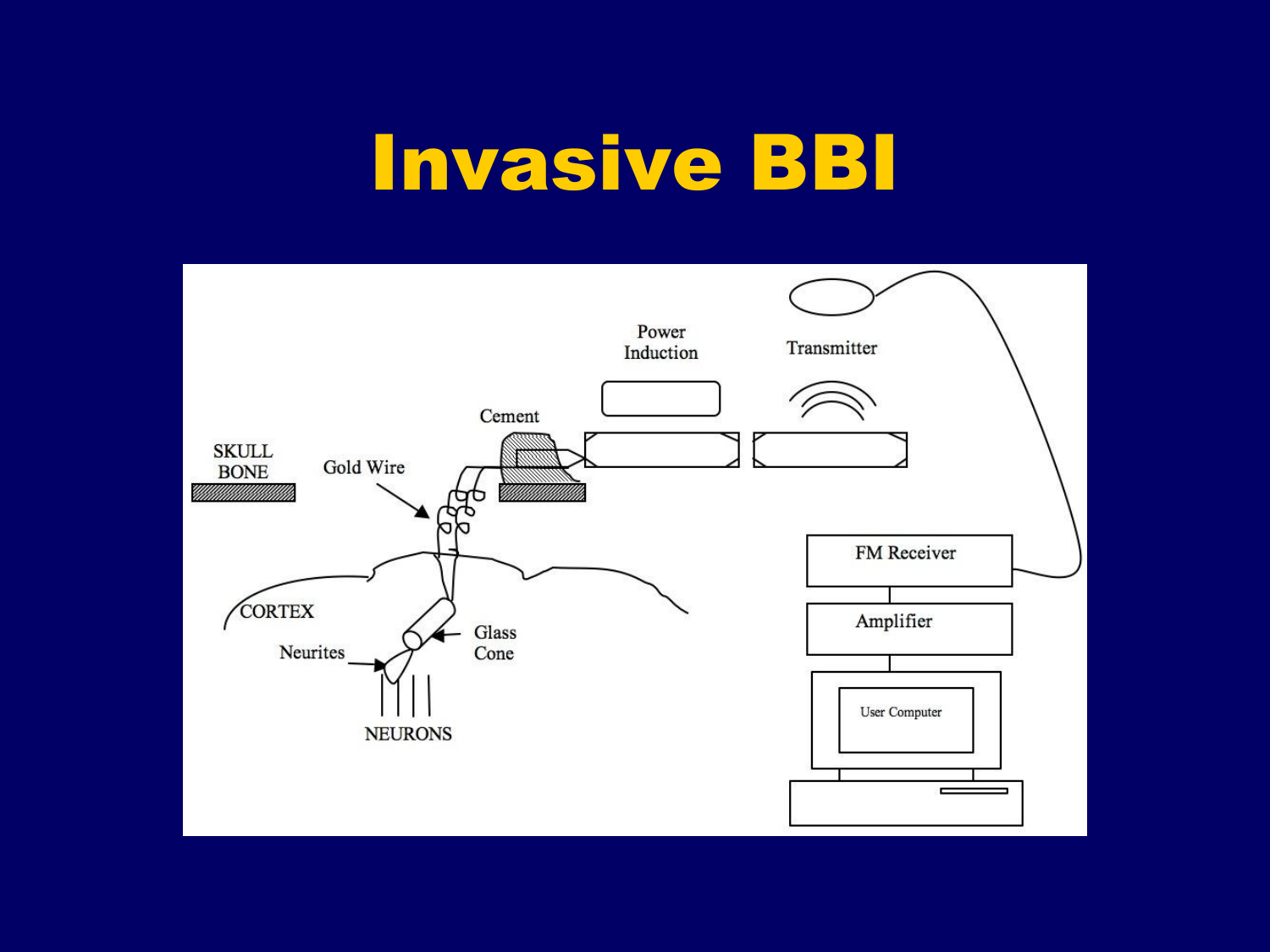## Non-Invasive BBI

![](_page_15_Figure_1.jpeg)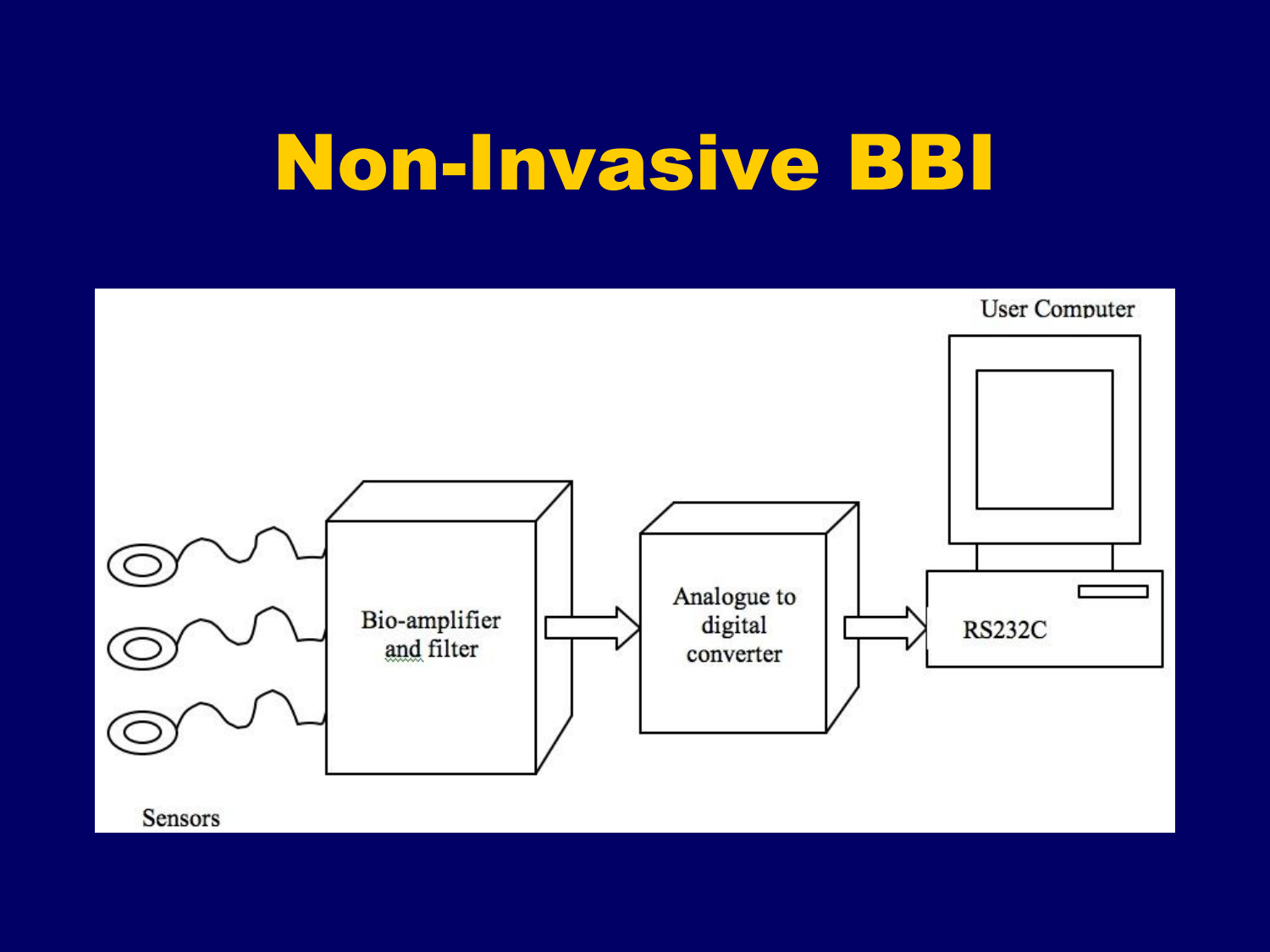## Cyberlink™

 Cyberlink™ used for our research, is a non invasive brain-body actuated control technology that combines eyemovement, facial muscle and brain wave bio-potentials detected at the user's forehead.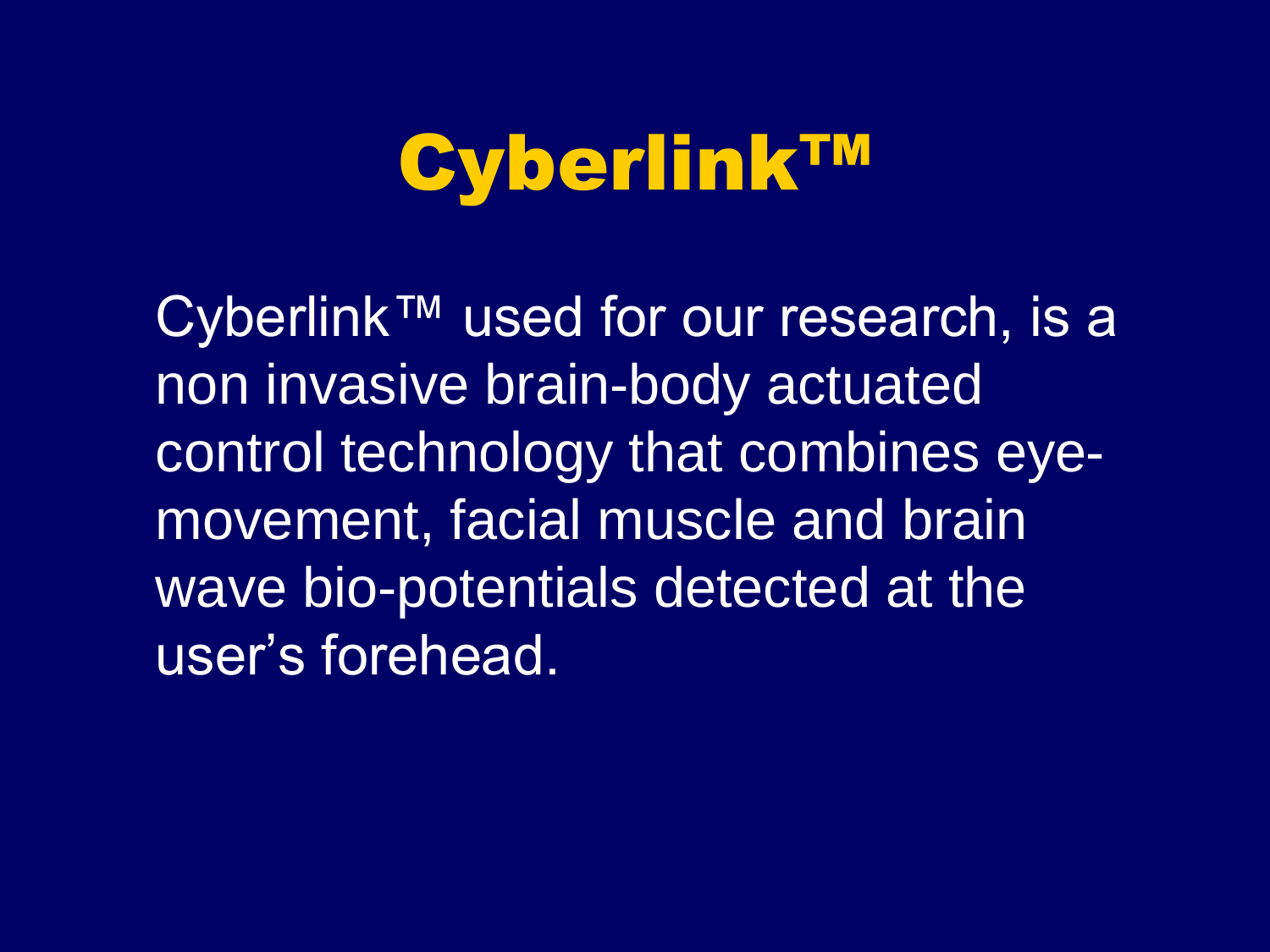#### Cyberlink™ - Chosen as the best device for this research

![](_page_17_Picture_1.jpeg)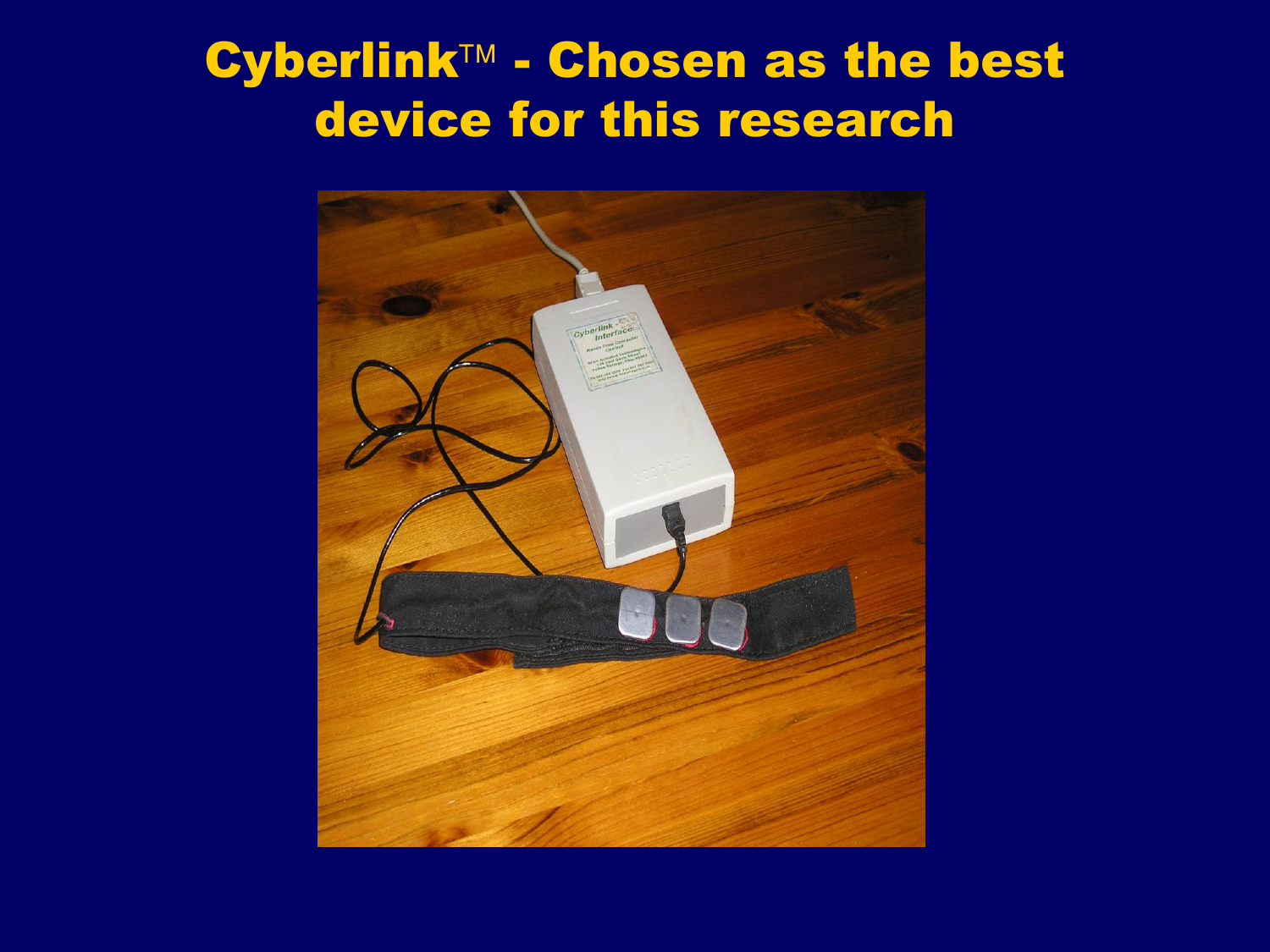### B1 thru B3 -- Eye Movement

![](_page_18_Figure_1.jpeg)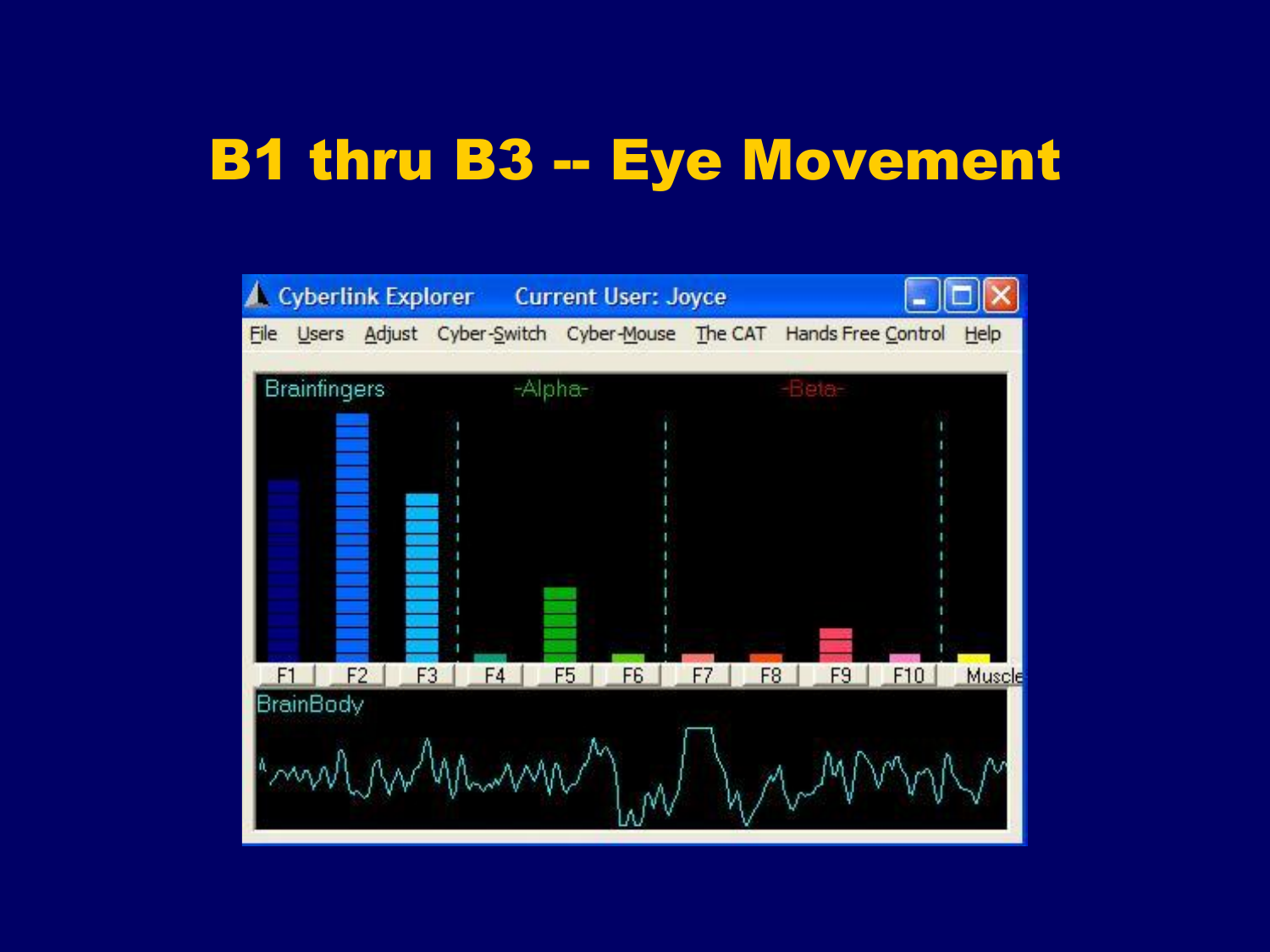### B4 thru B6 -- Alpha Brain Waves

![](_page_19_Figure_1.jpeg)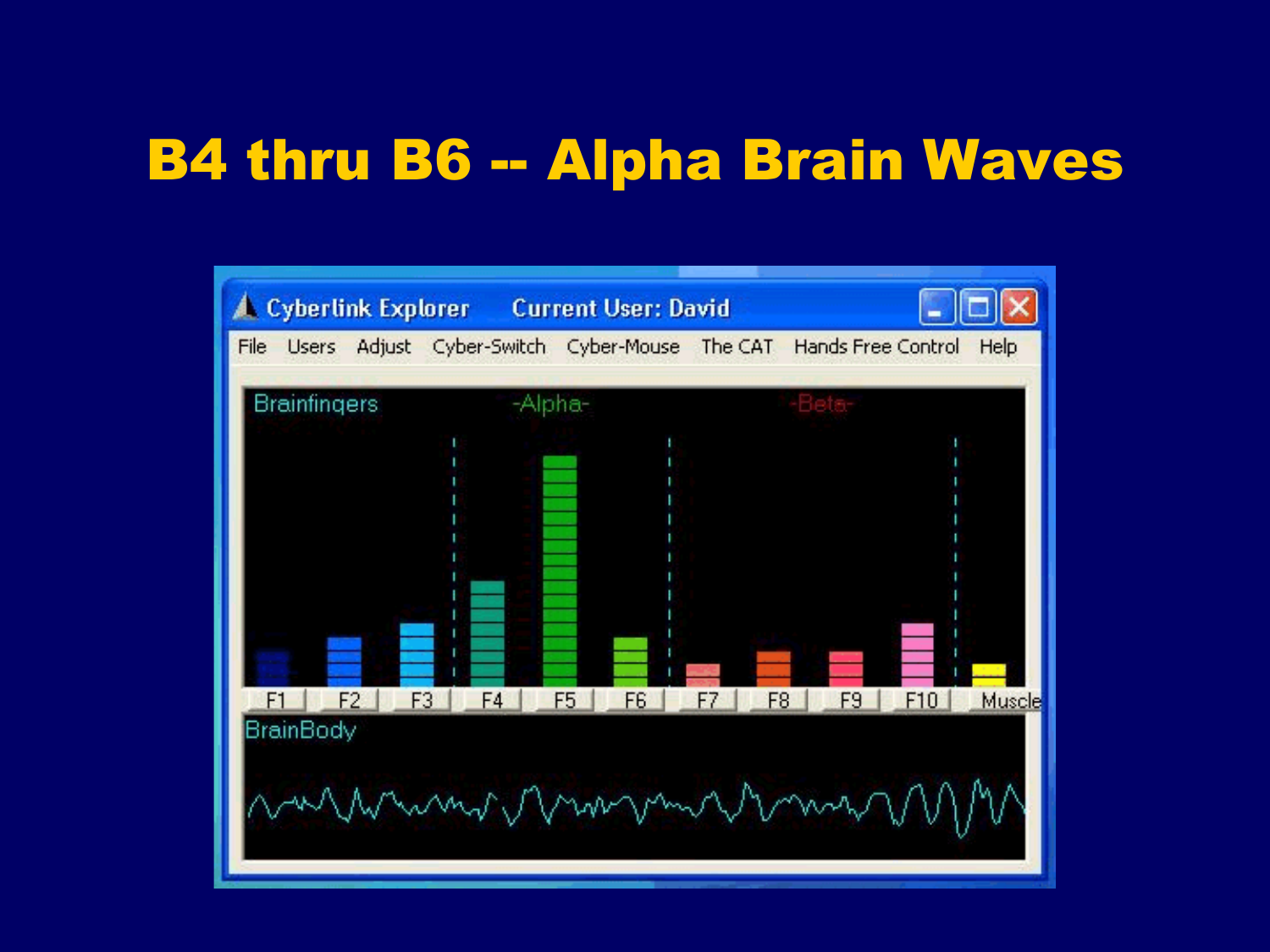### B7 thru B10 - Beta Brain Waves

![](_page_20_Figure_1.jpeg)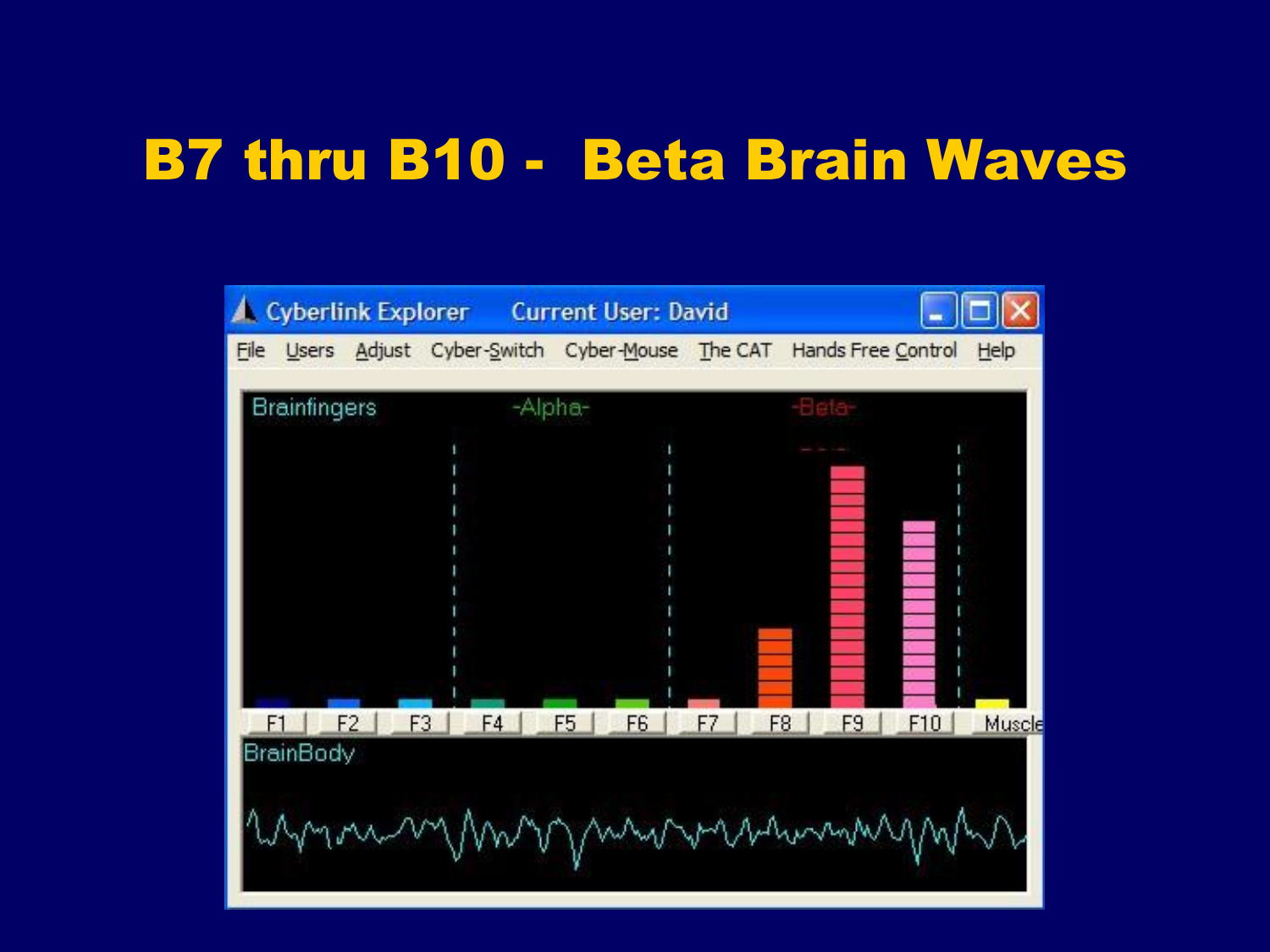#### B11 - Muscle

![](_page_21_Figure_1.jpeg)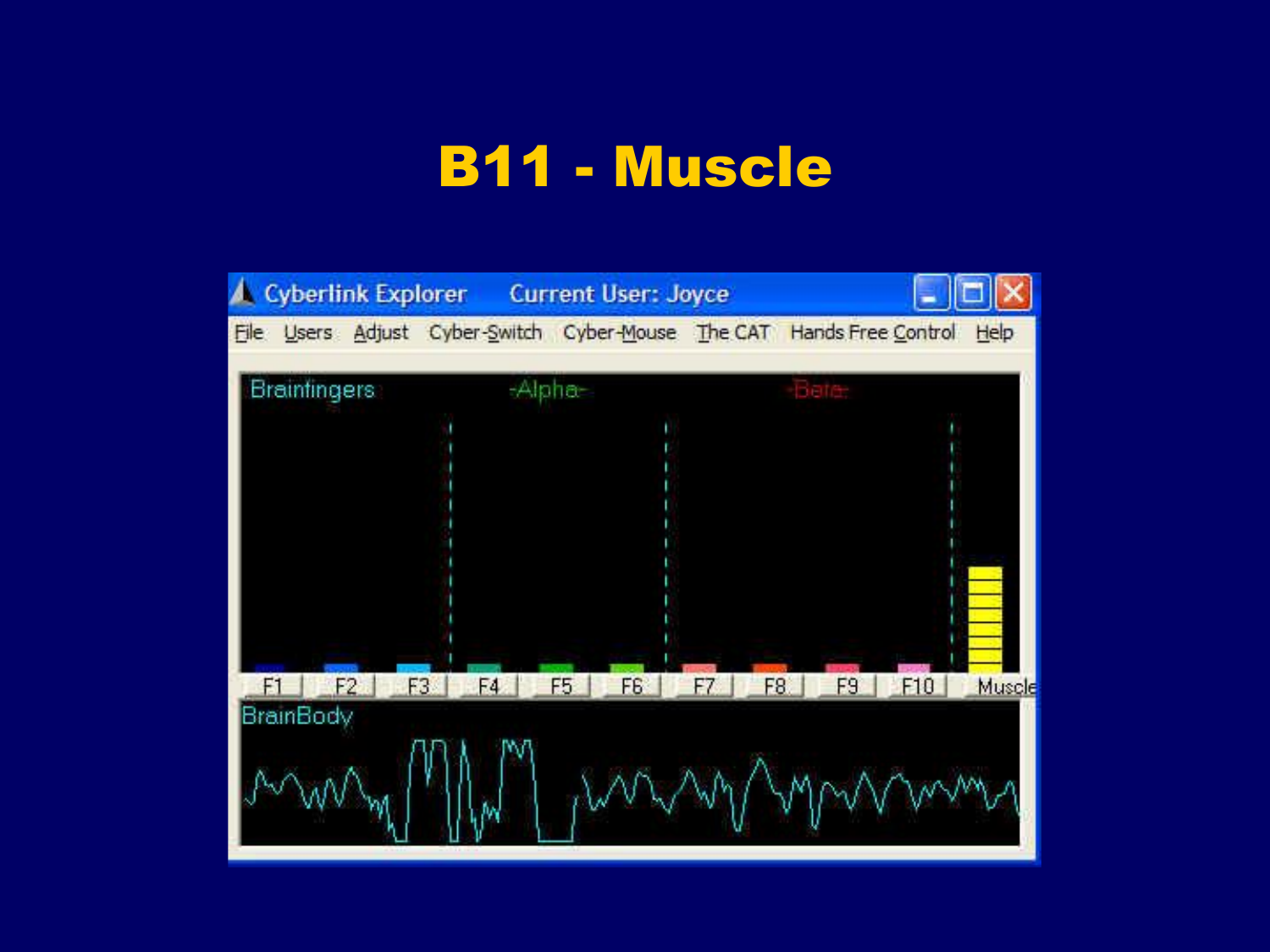Traumatic Brain Injury and Brain-body Interfaces (BBI)

- Cyberlink can pick up various unwanted bio-potentials
- Such uncontrollable, erratic movements cause users frustration and fatigue
- **Bringing the cursor back under control** takes considerable effort, and may be impossible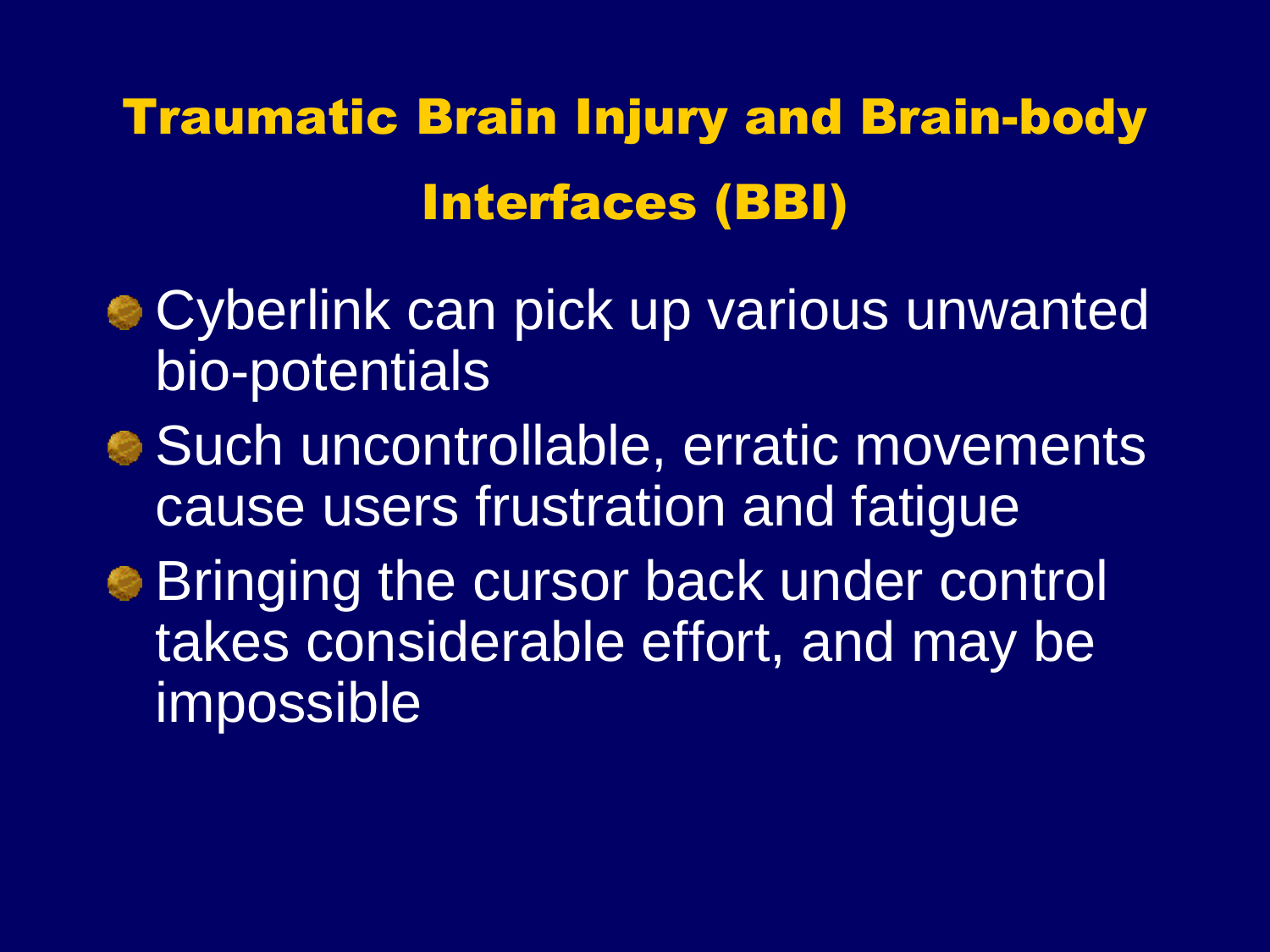#### Research with BBI for the Traumatic Brain-Injured

• Issues with Brain-Injured Participants

- Cognitive abilities are often not assessed
- **.** Unable to respond or really comatose
- **Difficulty of tracking participants over long** periods
- $\bullet$  Etc.,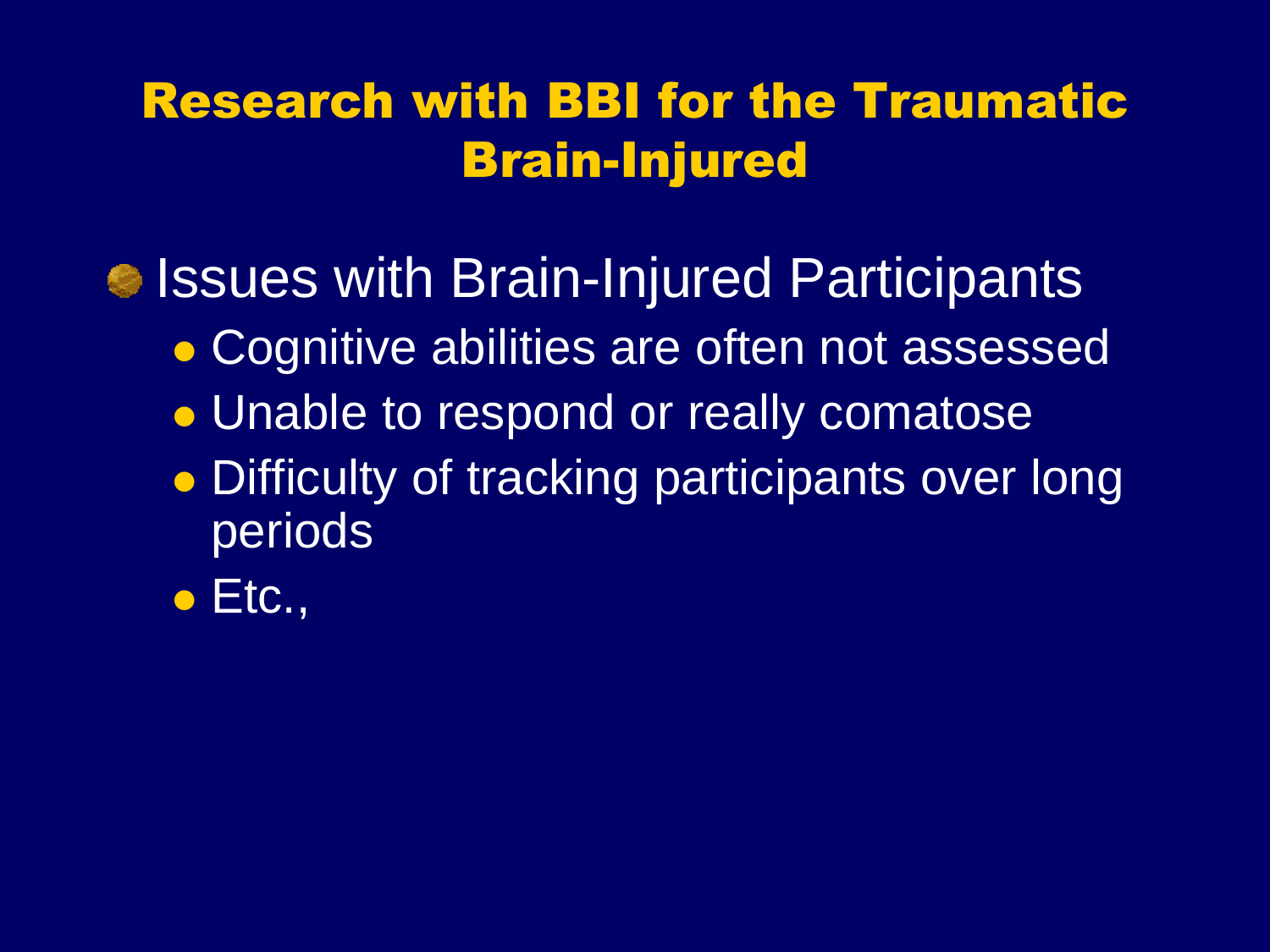# Apparatus

![](_page_24_Figure_1.jpeg)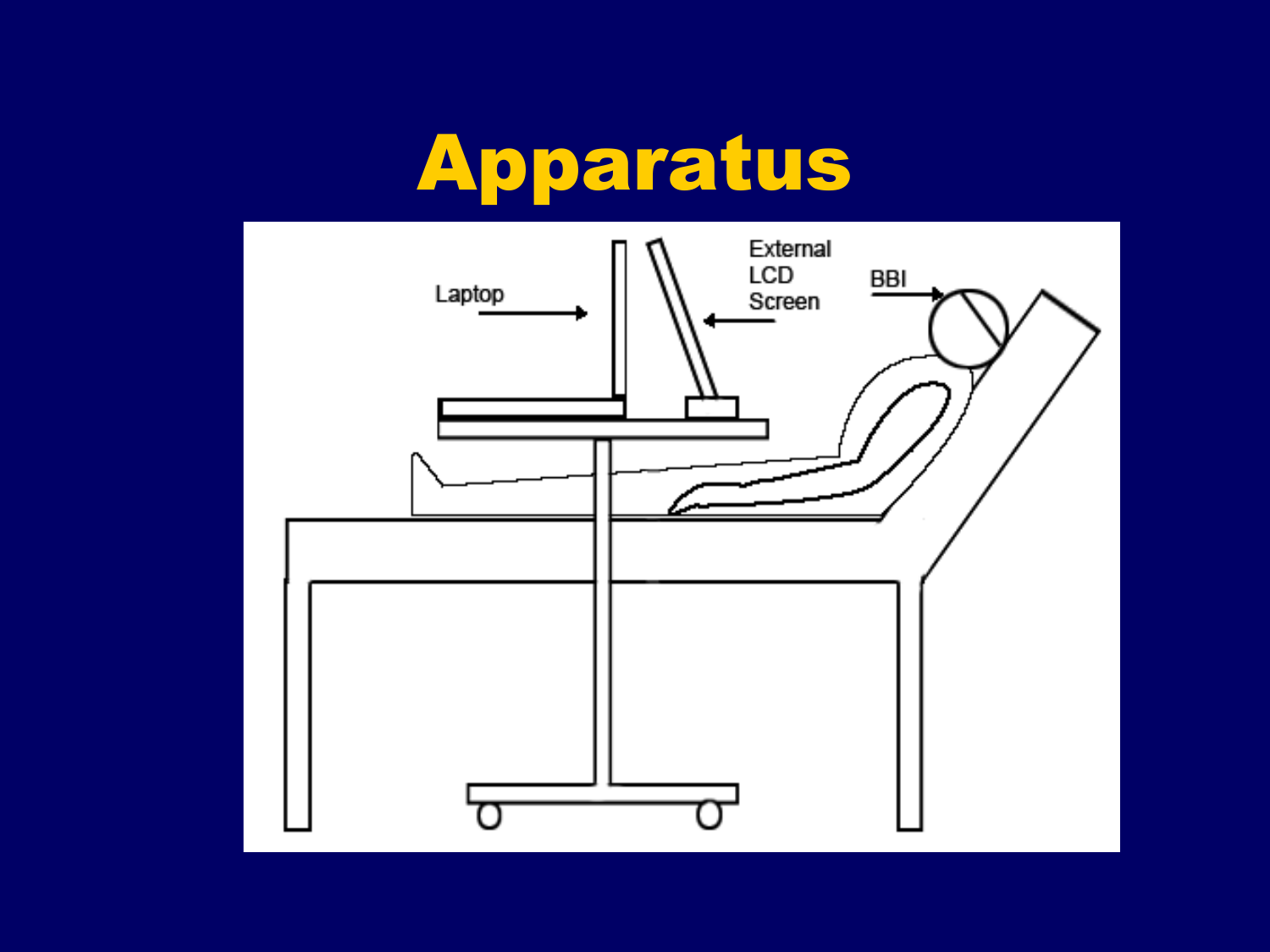#### Personalised Tiling – Target Test

![](_page_25_Figure_1.jpeg)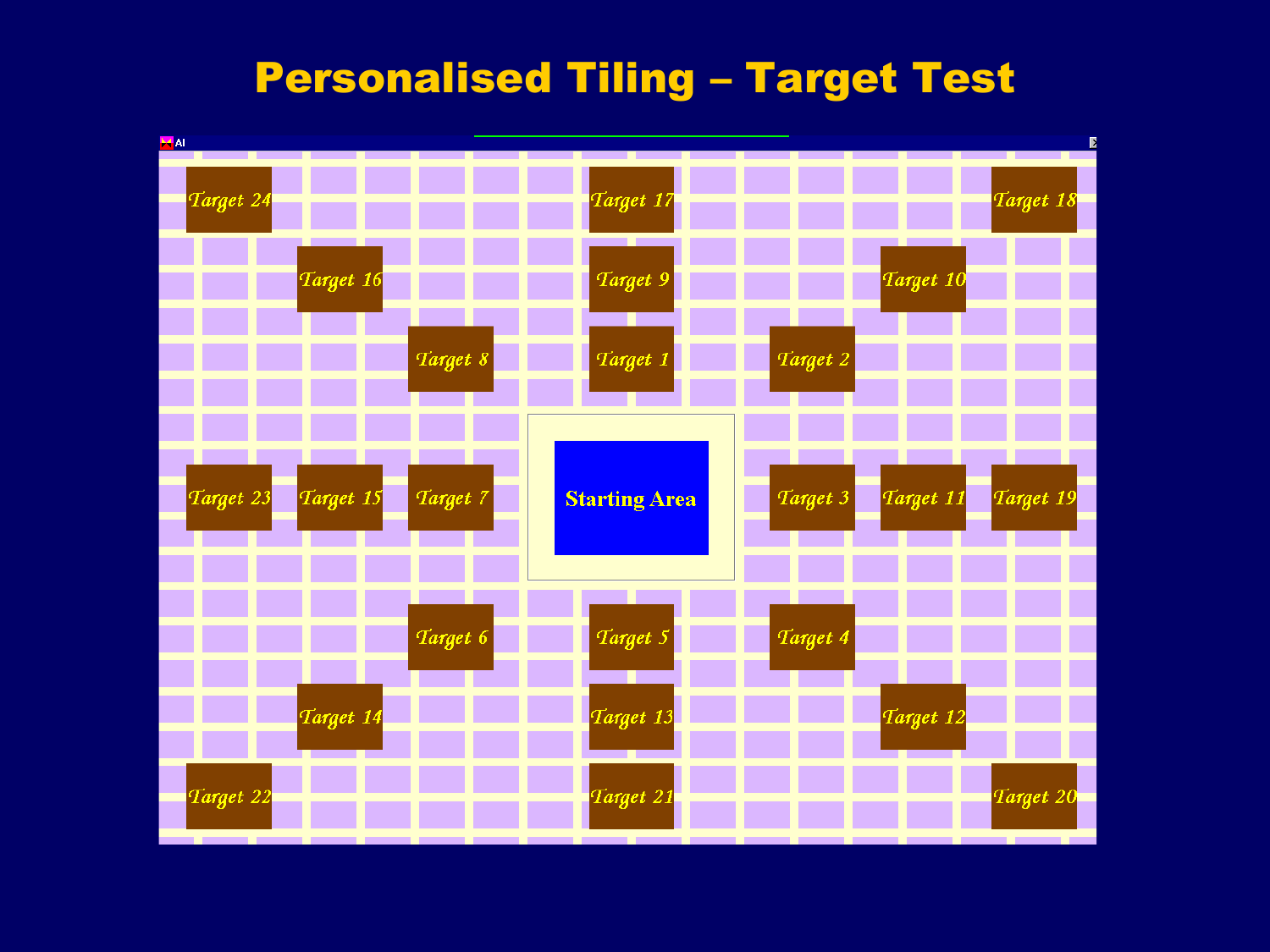## Personalisation

| <b>Change Profile</b> |                                |  |                      |  |
|-----------------------|--------------------------------|--|----------------------|--|
| Settings              |                                |  |                      |  |
|                       | Wait Time on a Tile            |  | (In milli Seconds)   |  |
|                       | <b>Blinking Speed</b>          |  | (Times per Second)   |  |
|                       | Wait Time on a Target          |  | (In Seconds)         |  |
|                       | 15<br>Wait Time at Start Area  |  | (In Seconds)         |  |
|                       | Application Launch Time 60     |  | (In Seconds)         |  |
|                       | Target Reach Time              |  | (In Seconds)         |  |
|                       |                                |  |                      |  |
| Profile Appearance:   |                                |  |                      |  |
|                       | Change Target                  |  |                      |  |
|                       | <b>Change Starting Area</b>    |  |                      |  |
|                       | Change Background              |  |                      |  |
|                       | <b>Change Target Positions</b> |  |                      |  |
|                       |                                |  | Cancel<br><u>о</u> к |  |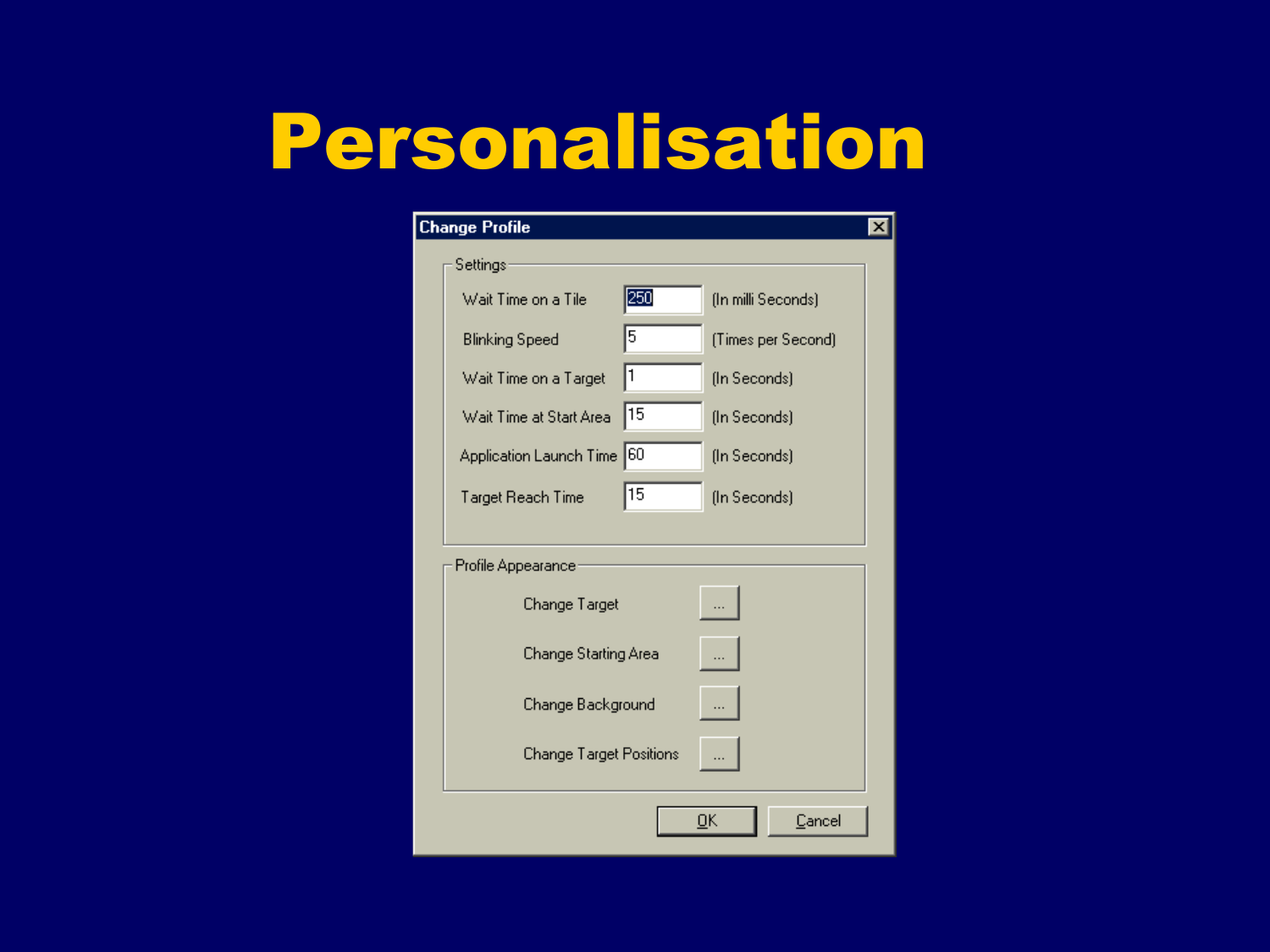## Personalised Discrete Acceleration interface

![](_page_27_Figure_1.jpeg)

Personalised interface  $\bullet$ Discrete Acceleration  $\bullet$ Programmable targets  $^{\circ}$ for application launch or switching devices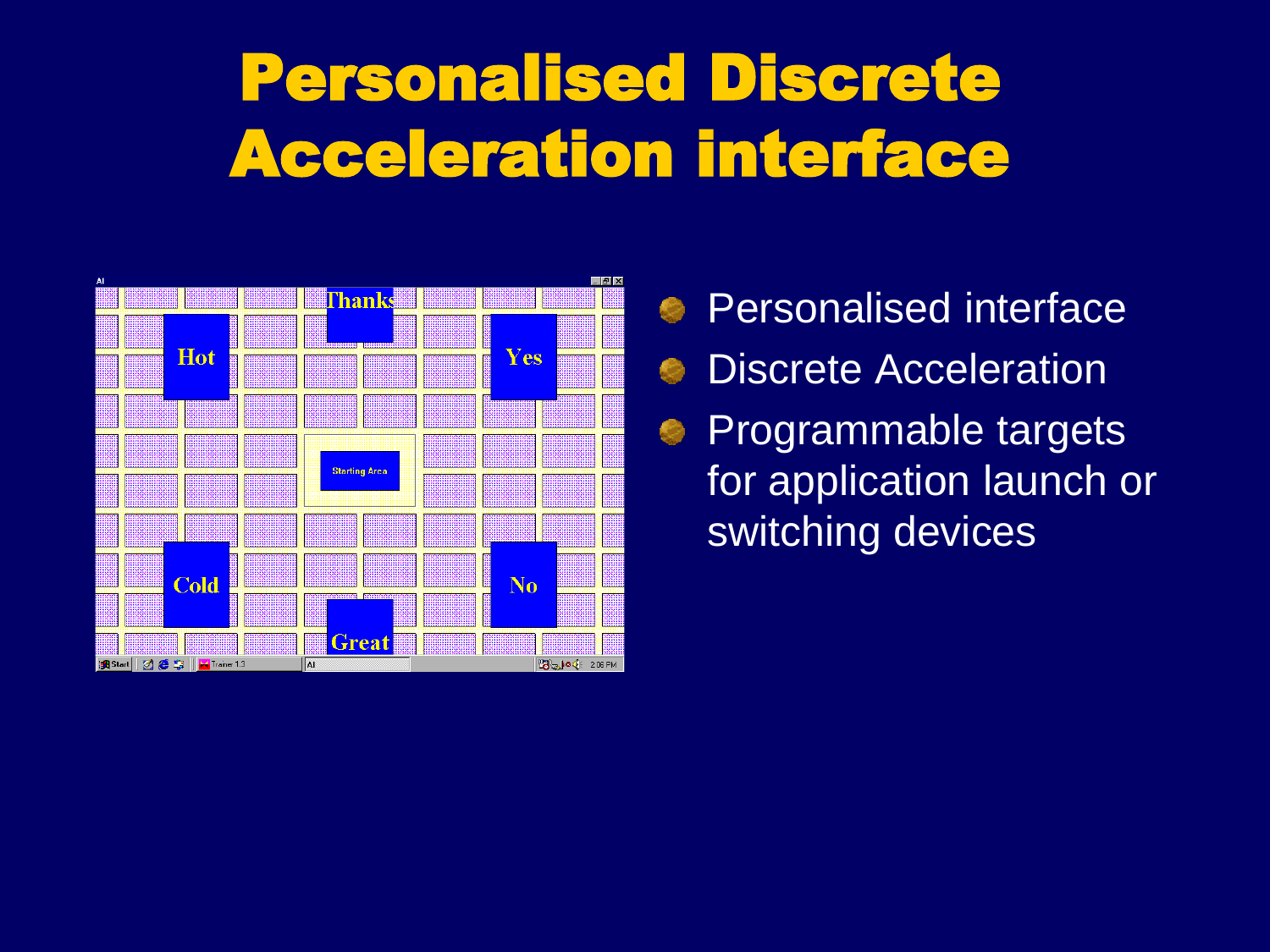# Can BBI be used for gaming

A new device called OCZ NIA Neural Impulse Actuator is available in the market now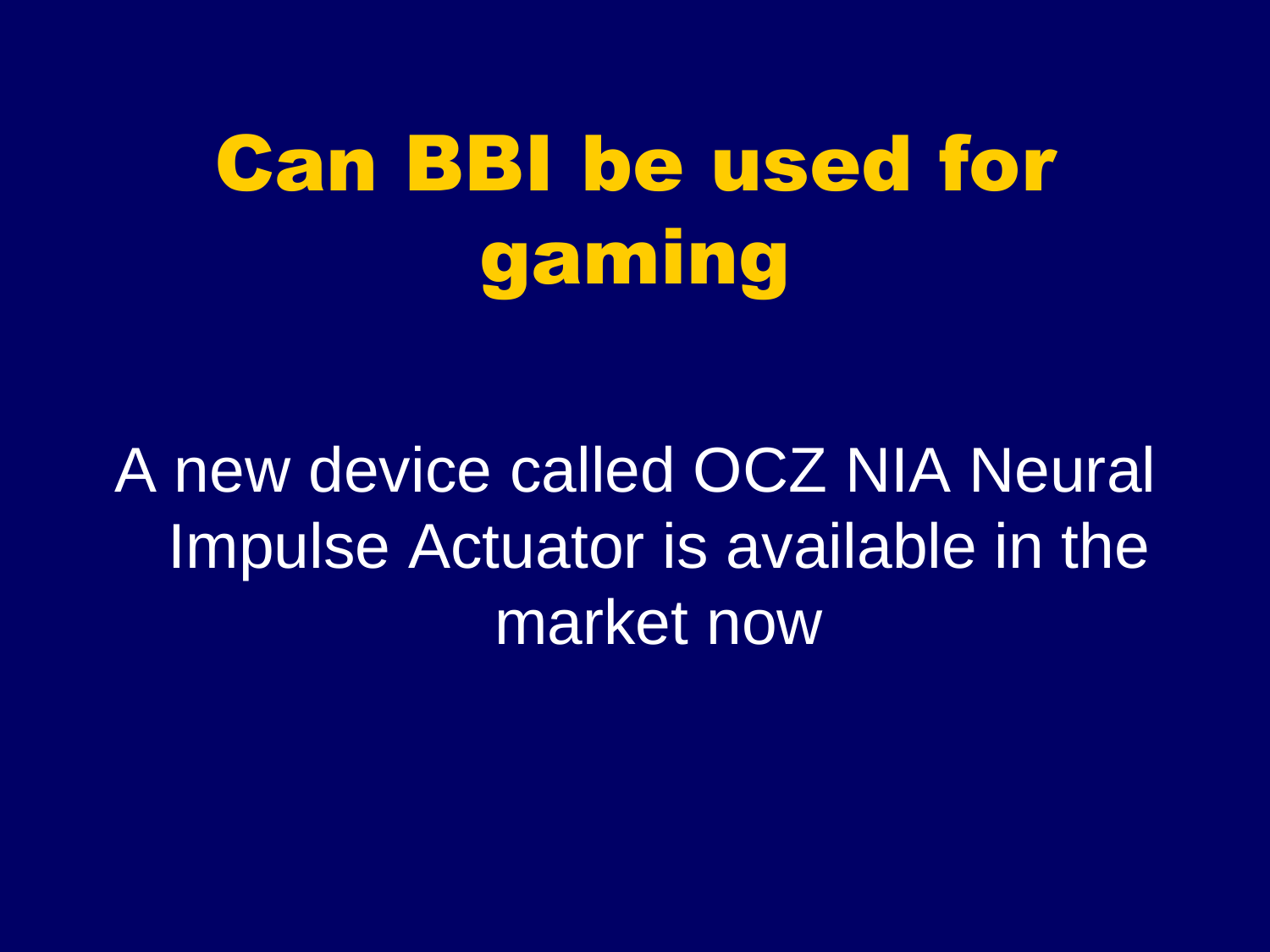# OCZ NIA Neural Impulse Actuator

![](_page_29_Picture_1.jpeg)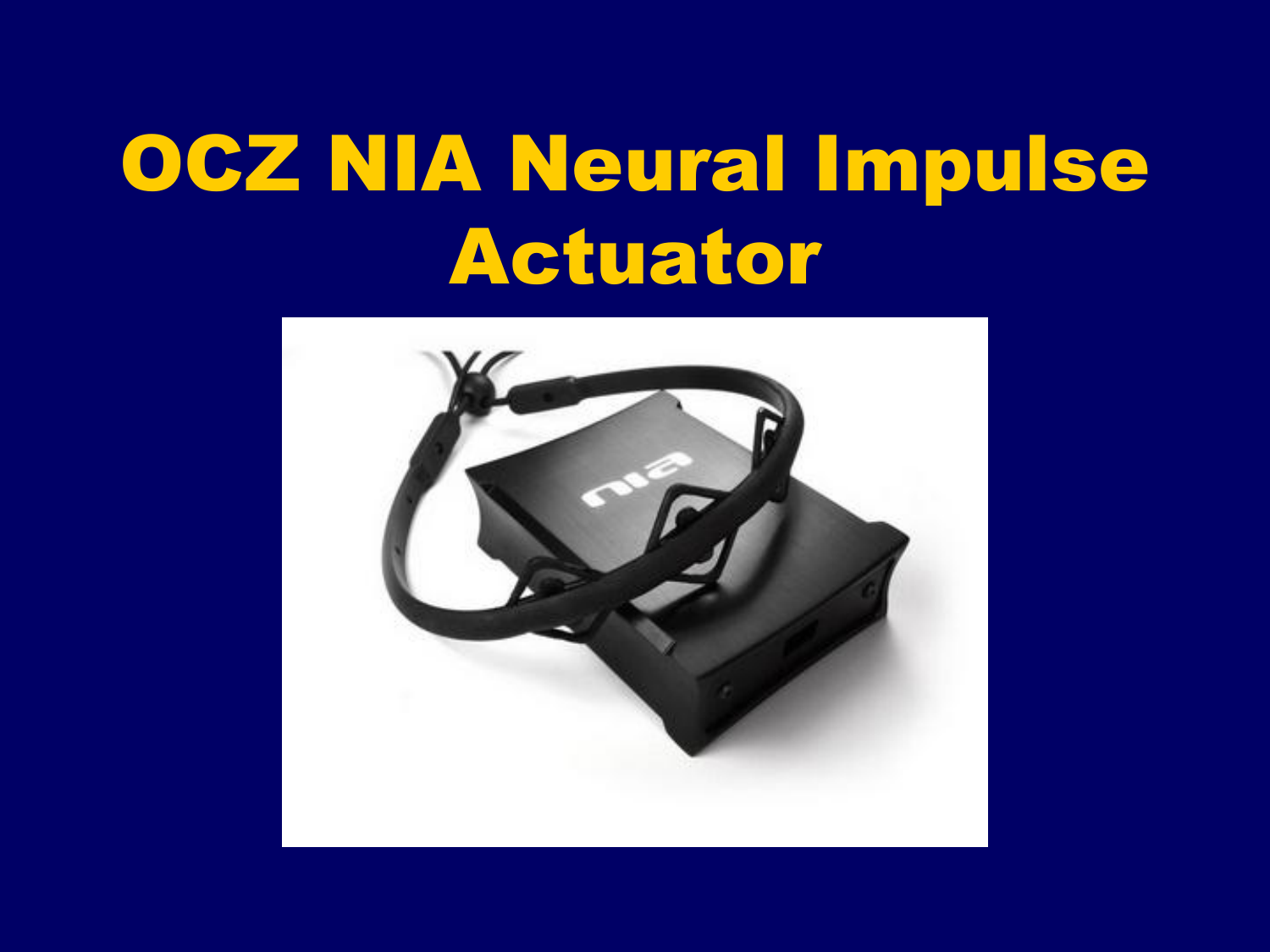## NIA Neural Impulse Actuator

- Translates electrical bio-signals from your body into computer commands to control computer gaming;
- Rather than being a substitute for a mouse, the NIA can be used in conjunction with your mouse;
- Customise behavioral profiles of your character.
- There is one function that NIA does not do when compared to the Cyberlink™, that is move around the screen using the mouse, so we can only use keyboard and mouse clicks.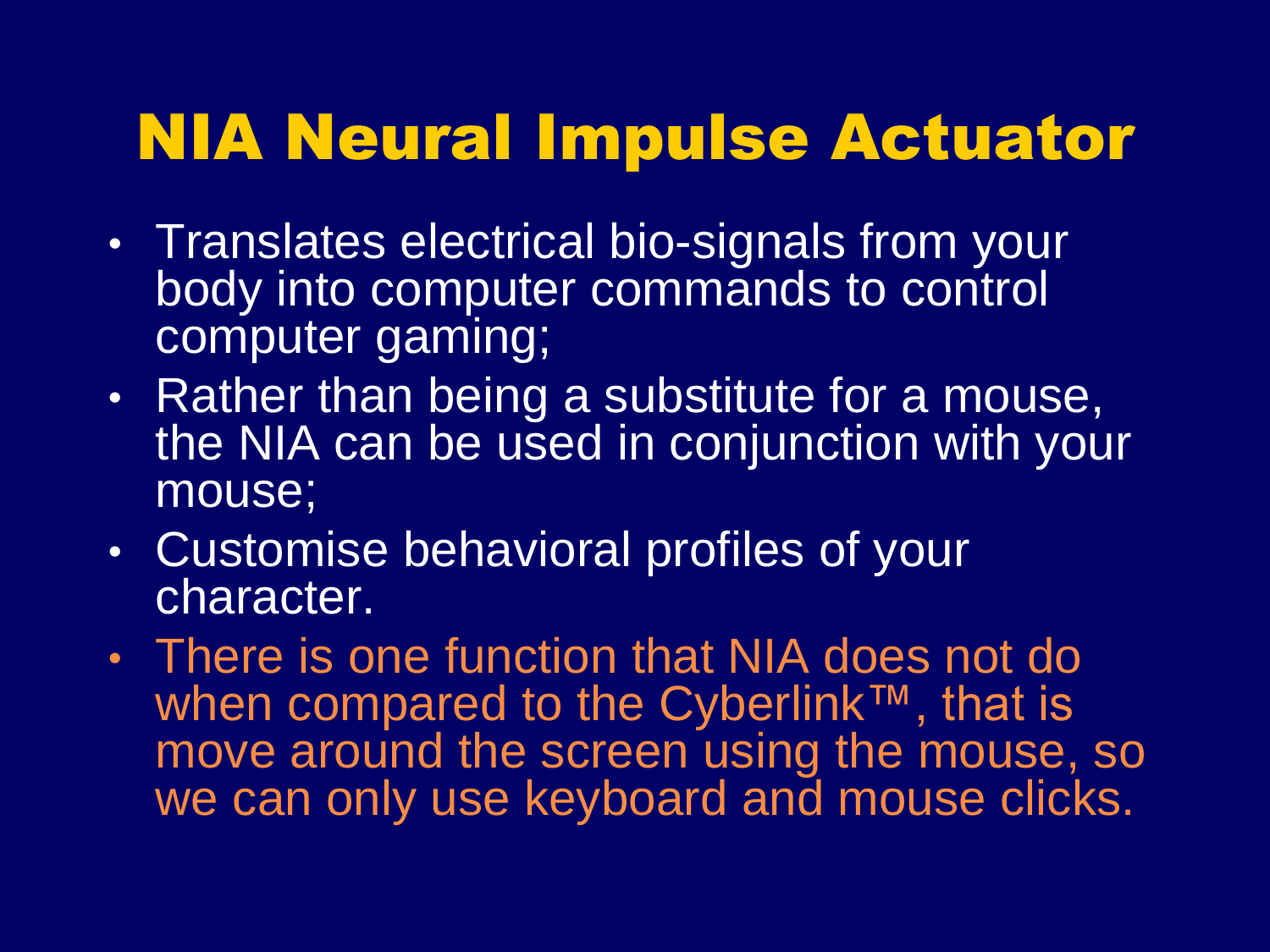### NIA Neural Impulse Actuator

- Any game that uses keyboard and mouse can be programmed for NIA, there is no major conversion on code here;
- Any web application can also be programmed for NIA provided we facilitate access by using keyboard and mouse clicks, we will have to make all links and choices accessible via keyboard and mouse clicks.
- Can you visualise a quadriplegic person playing games using NIA or browsing a website using Cyberlink?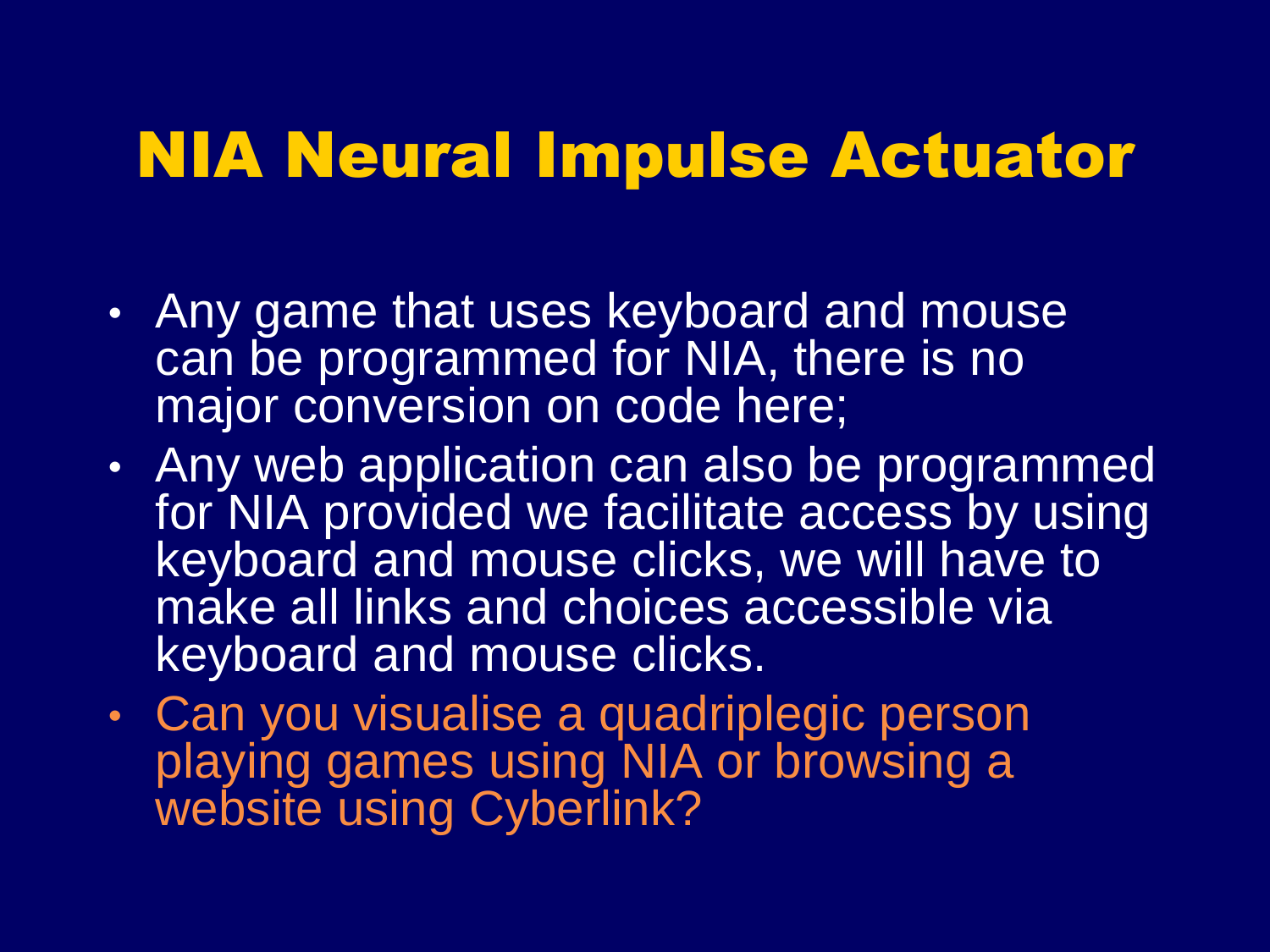## Any Questions?

Any Ideas for future games or web applications?